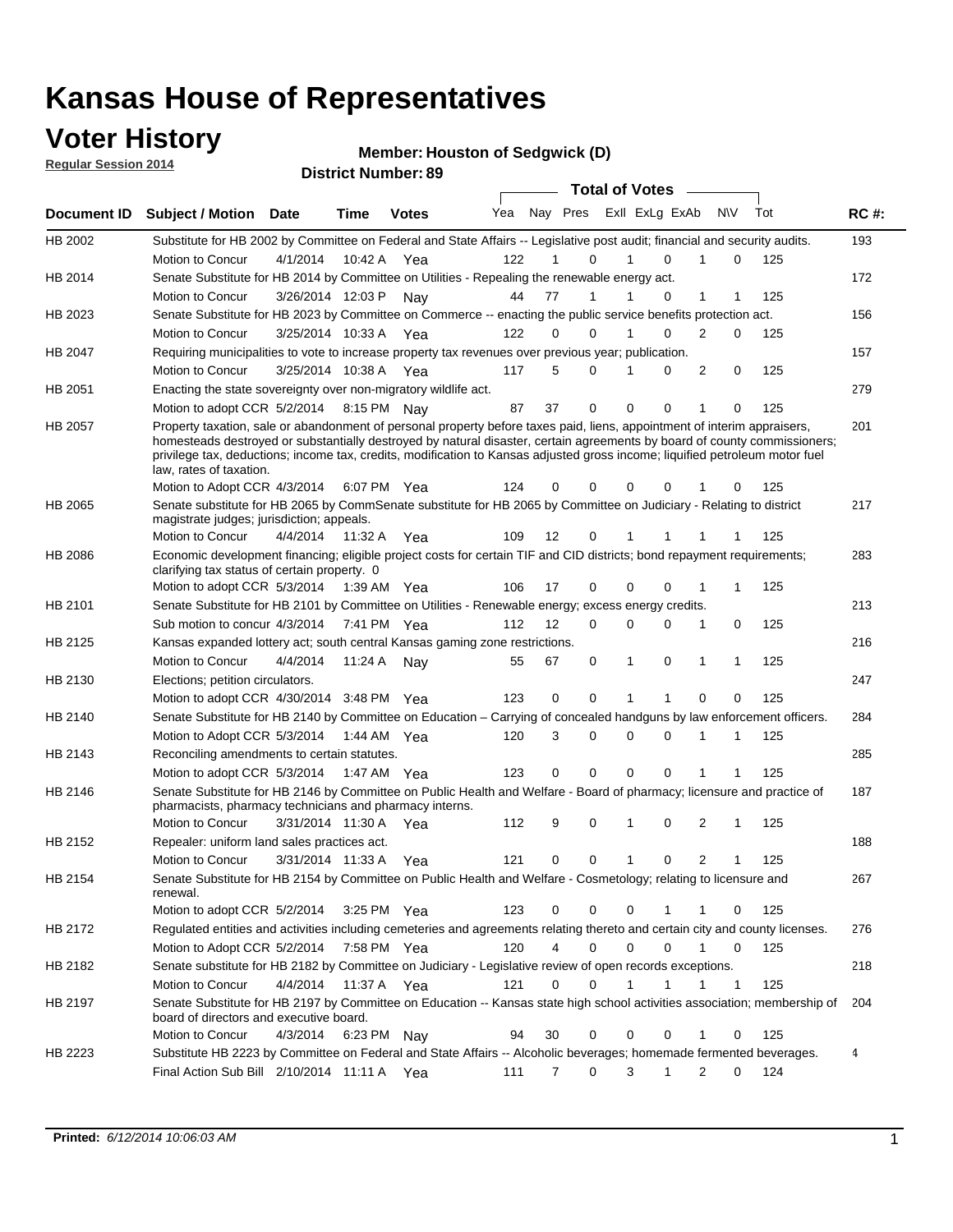#### **Voter History**

| <b>Voter History</b><br><b>Regular Session 2014</b> |                              |      | <b>District Number: 89</b> | <b>Member: Houston of Sedgwick (D)</b> |  |  |                                 |     |             |
|-----------------------------------------------------|------------------------------|------|----------------------------|----------------------------------------|--|--|---------------------------------|-----|-------------|
|                                                     |                              |      |                            |                                        |  |  | <b>Total of Votes</b>           |     |             |
|                                                     | Document ID Subject / Motion | Date | Time                       | <b>Votes</b>                           |  |  | Yea Nay Pres ExII ExLg ExAb N\V | Tot | <b>RC#:</b> |

| Document ID | Subject / Motion Date                                                                                                                                                                                                                                                                                                                                                                                                                                                                                                                                                                                                                                                                                                                                                                                                                                                                                           |                       | <b>Time</b> | <b>votes</b> |     |    | Tea Nay Fies Lall Laly Land |             |              |             |                |          |     | <b>KG#:</b> |
|-------------|-----------------------------------------------------------------------------------------------------------------------------------------------------------------------------------------------------------------------------------------------------------------------------------------------------------------------------------------------------------------------------------------------------------------------------------------------------------------------------------------------------------------------------------------------------------------------------------------------------------------------------------------------------------------------------------------------------------------------------------------------------------------------------------------------------------------------------------------------------------------------------------------------------------------|-----------------------|-------------|--------------|-----|----|-----------------------------|-------------|--------------|-------------|----------------|----------|-----|-------------|
| HB 2223     | Substitute for HB 2223 by Committee on Federal and State Affairs—Alcoholic beverages; homemade fermented beverages;<br>microbrewery gallonage expanded; liquor license length of citizenship.<br>Motion to Concur                                                                                                                                                                                                                                                                                                                                                                                                                                                                                                                                                                                                                                                                                               | 4/3/2014              | 6:27 PM Yea |              | 115 |    | 9                           | 0           | $\Omega$     | 0           | 1              | 0        | 125 | 205         |
| HB 2231     | Senate Substitute for Substitute for HB 2231 by Committee on Ways and Means - Appropriations for FY 2014, FY 2015, FY                                                                                                                                                                                                                                                                                                                                                                                                                                                                                                                                                                                                                                                                                                                                                                                           |                       |             |              |     |    |                             |             |              |             |                |          |     | 282         |
|             | 2016, FY 2017 and FY 2018 for various state agencies; capital improvement projects; claims against the state.<br>Motion to adopt CCR 5/2/2014 9:48 PM Nay                                                                                                                                                                                                                                                                                                                                                                                                                                                                                                                                                                                                                                                                                                                                                       |                       |             |              | 70  | 54 |                             | $\Omega$    | $\Omega$     | 0           | $\mathbf{1}$   | 0        | 125 |             |
| HB 2246     | Substitute for HB 2246 by Committee on Commerce, Labor and Economic Development - Peer review for certain licensed<br>technical professions.                                                                                                                                                                                                                                                                                                                                                                                                                                                                                                                                                                                                                                                                                                                                                                    |                       |             |              |     |    |                             |             |              |             |                |          |     | 38          |
|             | EFA Sub Bill                                                                                                                                                                                                                                                                                                                                                                                                                                                                                                                                                                                                                                                                                                                                                                                                                                                                                                    | 2/21/2014 1:34 PM Yea |             |              | 120 |    | 0                           | 0           | -1           | 0           | 2              | 1        | 124 |             |
| HB 2246     | Substitute for HB 2246 by Committee on Commerce, Labor and Economic Development - Peer review for certain licensed<br>technical professions.                                                                                                                                                                                                                                                                                                                                                                                                                                                                                                                                                                                                                                                                                                                                                                    |                       |             |              |     |    |                             |             |              |             |                |          |     | 260         |
|             | Motion to Concur                                                                                                                                                                                                                                                                                                                                                                                                                                                                                                                                                                                                                                                                                                                                                                                                                                                                                                | 5/2/2014              | 11:40 A Yea |              | 124 |    | 0                           | 0           | $\Omega$     |             | 0              | 0        | 125 |             |
| HB 2272     | Kansas expanded lottery act; southeast Kansas gaming zone; privilege fee and investment threshold amount reduced.                                                                                                                                                                                                                                                                                                                                                                                                                                                                                                                                                                                                                                                                                                                                                                                               |                       |             |              |     |    |                             |             |              |             |                |          |     | 200         |
|             | <b>Motion to Concur</b>                                                                                                                                                                                                                                                                                                                                                                                                                                                                                                                                                                                                                                                                                                                                                                                                                                                                                         | 4/2/2014              | 4:18 PM Yea |              | 84  | 36 |                             | 0           | 0            | 0           |                | 4        | 125 |             |
| HB 2296     | Campaign finance; permitted uses of campaign funds; increased exemption amount for certain candidates; contributor<br>information; lobbyist filings.                                                                                                                                                                                                                                                                                                                                                                                                                                                                                                                                                                                                                                                                                                                                                            |                       |             |              |     |    |                             |             |              |             |                |          |     | 248         |
|             | Motion to adopt CCR 4/30/2014 3:53 PM Yea                                                                                                                                                                                                                                                                                                                                                                                                                                                                                                                                                                                                                                                                                                                                                                                                                                                                       |                       |             |              | 119 |    | 4                           | 0           |              |             | 0              | 0        | 125 |             |
| HB 2296     | Campaign finance; permitted uses of campaign funds; increased exemption amount for certain candidates; contributor<br>information; lobbyist filings.                                                                                                                                                                                                                                                                                                                                                                                                                                                                                                                                                                                                                                                                                                                                                            |                       |             |              |     |    |                             |             |              |             |                |          |     | 287         |
|             | Motion to Override<br>Veto                                                                                                                                                                                                                                                                                                                                                                                                                                                                                                                                                                                                                                                                                                                                                                                                                                                                                      | 5/30/2014 10:24 A Yea |             |              | 96  |    | 5                           | 0           | $\Omega$     | 0           | 0              | 24       | 125 |             |
| HB 2298     | Senate Sub for HB 2298 by Committee on Judiciary - Uniform controlled substances act. Senate Sub for HB 2298 by<br>Committee on Judiciary - Uniform controlled substances act.                                                                                                                                                                                                                                                                                                                                                                                                                                                                                                                                                                                                                                                                                                                                  |                       |             |              |     |    |                             |             |              |             |                |          |     | 209         |
|             | Motion to Concur                                                                                                                                                                                                                                                                                                                                                                                                                                                                                                                                                                                                                                                                                                                                                                                                                                                                                                | 4/3/2014              | 6:40 PM Yea |              | 123 |    | 1                           | 0           | 0            | 0           | 1              | 0        | 125 |             |
| HB 2303     | Relating to driver's license fees; driving under the influence equipment fund.                                                                                                                                                                                                                                                                                                                                                                                                                                                                                                                                                                                                                                                                                                                                                                                                                                  |                       |             |              |     |    |                             |             |              |             |                |          |     | 1           |
|             | Motion to adopt CCR 1/22/2014 11:45 A Yea                                                                                                                                                                                                                                                                                                                                                                                                                                                                                                                                                                                                                                                                                                                                                                                                                                                                       |                       |             |              | 109 | 11 |                             | 0           | 1            | 0           | 4              | 0        | 125 |             |
| HB 2312     | Local governments; investment of idle funds; changes.                                                                                                                                                                                                                                                                                                                                                                                                                                                                                                                                                                                                                                                                                                                                                                                                                                                           |                       |             |              |     |    |                             |             |              |             |                |          |     | 253         |
|             | Motion to Concur                                                                                                                                                                                                                                                                                                                                                                                                                                                                                                                                                                                                                                                                                                                                                                                                                                                                                                | 5/1/2014              | 4:31 PM Yea |              | 123 |    | $\overline{2}$              | $\mathbf 0$ | $\mathbf 0$  | $\Omega$    | 0              | 0        | 125 |             |
| HB 2338     | Substitute for HB 2338 by Committee on Ways and Means - Judicial branch; supplemental appropriation for fiscal year 2015,<br>judiciary operations; increasing various docket fees and creating new docket fees; annually, allowing the allocation of a budget<br>for each judicial district court operations, chief judge would have the authority to expend funds as necessary to carry out the<br>functions of such district if such chief judge elected to do so, including establishing what court personnel are necessary and<br>their compensation; district court judges in judicial district elect chief judge and court of appeals judges elect chief judge of the<br>court of appeals; district judge and district magistrate judge vacancies; statutory authority for longevity bonus for judicial<br>branch employees repealed; nonseverability clause.<br>Motion to Adopt CCR 4/4/2014 7:17 PM Nay |                       |             |              | 66  | 57 |                             | 0           | 0            | $\Omega$    | $\overline{2}$ | $\Omega$ | 125 | 229         |
| HB 2378     | Senate Substitute for HB 2378 by Committee on Assessment and Taxation - Providing sales tax exemption for sales of certain 189<br>machinery and equipment used for surface mining activities.                                                                                                                                                                                                                                                                                                                                                                                                                                                                                                                                                                                                                                                                                                                   |                       |             |              |     |    |                             |             |              |             |                |          |     |             |
|             | Motion to Concur                                                                                                                                                                                                                                                                                                                                                                                                                                                                                                                                                                                                                                                                                                                                                                                                                                                                                                | 3/31/2014 11:35 A Yea |             |              | 117 |    | 4                           | 0           |              | 0           | 2              |          | 125 |             |
| HB 2389     | Senate Substitute for HB 2389 by Committee on Judiciary - Crimes and criminal procedure; mistreatment of a dependent adult 277<br>or an elder person; RICO; warrants; discharge of certain persons; appeals.                                                                                                                                                                                                                                                                                                                                                                                                                                                                                                                                                                                                                                                                                                    |                       |             |              |     |    |                             |             |              |             |                |          |     |             |
|             | Motion to Adopt CCR 5/2/2014 8:05 PM Yea                                                                                                                                                                                                                                                                                                                                                                                                                                                                                                                                                                                                                                                                                                                                                                                                                                                                        |                       |             |              | 123 |    | 1                           | 0           | 0            | 0           | 1              | 0        | 125 |             |
| HB 2398     | Relating to the Kansas revised limited liability company act.                                                                                                                                                                                                                                                                                                                                                                                                                                                                                                                                                                                                                                                                                                                                                                                                                                                   |                       |             |              |     |    |                             |             |              |             |                |          |     | 28          |
|             | <b>Final Action</b><br>Amended                                                                                                                                                                                                                                                                                                                                                                                                                                                                                                                                                                                                                                                                                                                                                                                                                                                                                  | 2/21/2014 11:13 A Yea |             |              | 120 |    | $\mathbf{1}$                | 0           | 1            | $\mathbf 0$ | $\overline{2}$ | 0        | 124 |             |
| HB 2402     | National day of the cowboy.                                                                                                                                                                                                                                                                                                                                                                                                                                                                                                                                                                                                                                                                                                                                                                                                                                                                                     |                       |             |              |     |    |                             |             |              |             |                |          |     | 163         |
|             | <b>Final Action</b>                                                                                                                                                                                                                                                                                                                                                                                                                                                                                                                                                                                                                                                                                                                                                                                                                                                                                             | 3/26/2014 10:55 A Yea |             |              | 116 |    | 7                           | $\mathbf 0$ | $\mathbf{1}$ | 0           | 1              | 0        | 125 |             |
| HB 2417     | Expansion of rural opportunity zones.                                                                                                                                                                                                                                                                                                                                                                                                                                                                                                                                                                                                                                                                                                                                                                                                                                                                           |                       |             |              |     |    |                             |             |              |             |                |          |     | 61          |
|             | <b>Final Action</b><br>Amended                                                                                                                                                                                                                                                                                                                                                                                                                                                                                                                                                                                                                                                                                                                                                                                                                                                                                  | 2/27/2014 10:16 A Yea |             |              | 104 | 19 |                             | 0           | 0            | 0           | $\mathbf{1}$   | 0        | 124 |             |
| HB 2418     | Adult care home licensure act; removal of outdated rule and regulation reference.                                                                                                                                                                                                                                                                                                                                                                                                                                                                                                                                                                                                                                                                                                                                                                                                                               |                       |             |              |     |    |                             |             |              |             |                |          |     | 6           |
|             | <b>Final Action</b>                                                                                                                                                                                                                                                                                                                                                                                                                                                                                                                                                                                                                                                                                                                                                                                                                                                                                             | 2/12/2014 11:20 A Yea |             |              | 121 |    | 0                           | 0           | $\mathbf{1}$ | 0           | $\overline{2}$ | 0        | 124 |             |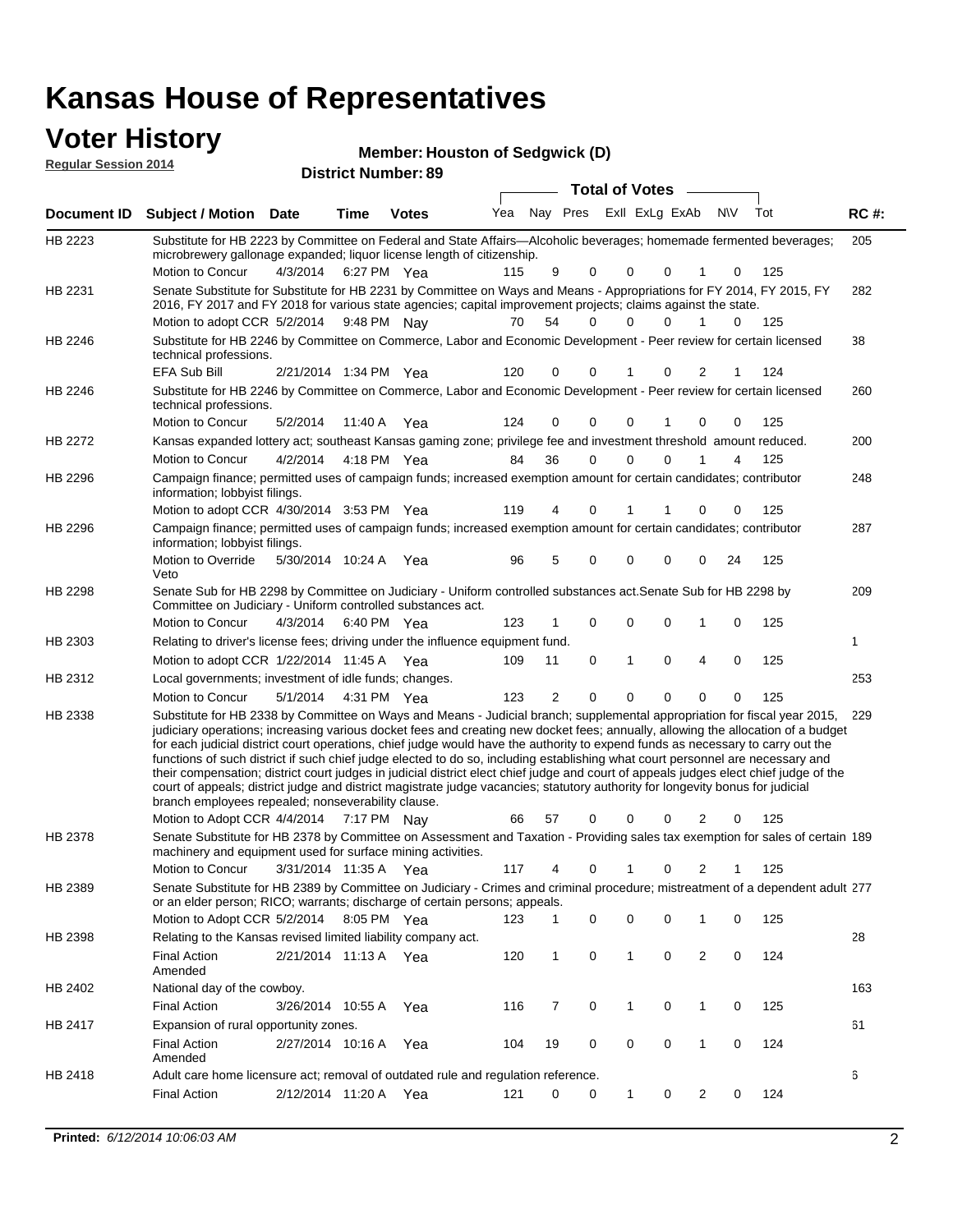## **Voter History**

**Regular Session 2014**

#### **Member: Houston of Sedgwick (D)**

|                    |                                                                                                                                                                                                                                                                                                                                                      |                       |             | <b>DISTRICT MAILINGL'S</b> |     |          |          |              | Total of Votes –        |                |              |     |                |
|--------------------|------------------------------------------------------------------------------------------------------------------------------------------------------------------------------------------------------------------------------------------------------------------------------------------------------------------------------------------------------|-----------------------|-------------|----------------------------|-----|----------|----------|--------------|-------------------------|----------------|--------------|-----|----------------|
| <b>Document ID</b> | <b>Subject / Motion</b>                                                                                                                                                                                                                                                                                                                              | Date                  | Time        | <b>Votes</b>               | Yea |          |          |              | Nay Pres ExII ExLg ExAb |                | <b>NV</b>    | Tot | <b>RC#:</b>    |
| HB 2418            | Kansas department for aging and disability services; adult care homes                                                                                                                                                                                                                                                                                |                       |             |                            |     |          |          |              |                         |                |              |     | 221            |
|                    | Motion to Concur                                                                                                                                                                                                                                                                                                                                     | 4/4/2014              | 11:49 A     | Yea                        | 122 | 0        | 0        | 1            | 1                       | 1              | 0            | 125 |                |
| HB 2419            | City annexation; fire district territory; detachment.                                                                                                                                                                                                                                                                                                |                       |             |                            |     |          |          |              |                         |                |              |     | 120            |
|                    | <b>Final Action</b>                                                                                                                                                                                                                                                                                                                                  | 3/17/2014 11:19 A     |             | Yea                        | 122 | 0        | 0        | 0            | 0                       | 2              | 1            | 125 |                |
| HB 2419            | City annexation; fire district territory; detachment.                                                                                                                                                                                                                                                                                                |                       |             |                            |     |          |          |              |                         |                |              |     | 196            |
|                    | Motion to Concur                                                                                                                                                                                                                                                                                                                                     | 4/2/2014              | 10:32 A     | Yea                        | 122 | 0        | 0        | 0            | 0                       | 2              | $\mathbf{1}$ | 125 |                |
| HB 2420            | School crossing guards.                                                                                                                                                                                                                                                                                                                              |                       |             |                            |     |          |          |              |                         |                |              |     | 5              |
|                    | <b>Final Action</b><br>Amended                                                                                                                                                                                                                                                                                                                       | 2/10/2014 11:12 A     |             | Yea                        | 118 | 0        | 0        | 3            | 1                       | $\overline{2}$ | 0            | 124 |                |
| HB 2420            | School crossing guards.                                                                                                                                                                                                                                                                                                                              |                       |             |                            |     |          |          |              |                         |                |              |     | 197            |
|                    | Motion to Concur                                                                                                                                                                                                                                                                                                                                     | 4/2/2014              | 10:34 A     | Yea                        | 123 | 0        | 0        | 0            | 0                       | 2              | 0            | 125 |                |
| HB 2422            | Defining watercraft for purposes of taxation.                                                                                                                                                                                                                                                                                                        |                       |             |                            |     |          |          |              |                         |                |              |     | 14             |
|                    | <b>Final Action</b><br>Amended                                                                                                                                                                                                                                                                                                                       | 2/14/2014 11:13 A     |             | Yea                        | 118 | 0        | 0        | 2            | 0                       | 4              | 0            | 124 |                |
| HB 2424            | Robert G. (Bob) Bethell interchange.                                                                                                                                                                                                                                                                                                                 |                       |             |                            |     |          |          |              |                         |                |              |     | 85             |
|                    | <b>EFA Sub Bill</b>                                                                                                                                                                                                                                                                                                                                  | 2/27/2014 4:03 PM Yea |             |                            | 119 | 4        | 0        | 0            | 0                       | 1              | 0            | 124 |                |
| HB 2424            | Substitute for HB 2424 by Committee on Transportation - Designating the Robert G. (Bob) Bethell interchange; the SGT David 190<br>Enzbrenner memorial highway; t the Pack S Clair highway; the ancient Indian traders trail; the Harper county veterans<br>memorial highway; the Bonnie Huy memorial highway; the Bonnie Sharp memorial interchange. |                       |             |                            |     |          |          |              |                         |                |              |     |                |
|                    | Motion to Concur                                                                                                                                                                                                                                                                                                                                     | 3/31/2014 11:37 A Yea |             |                            | 117 | 3        | $\Omega$ | 1            | 0                       | 2              | 2            | 125 |                |
| HB 2429            | Making the water conservation program part of and supplemental to the Kansas water appropriation act.                                                                                                                                                                                                                                                |                       |             |                            |     |          |          |              |                         |                |              |     | $\overline{7}$ |
|                    | <b>Final Action</b><br>Amended                                                                                                                                                                                                                                                                                                                       | 2/12/2014 11:22 A Yea |             |                            | 121 | $\Omega$ | 0        | 1            | 0                       | 2              | 0            | 124 |                |
| HB 2430            | Promoting employment across Kansas act; benefits.                                                                                                                                                                                                                                                                                                    |                       |             |                            |     |          |          |              |                         |                |              |     | 90             |
|                    | <b>EFA Sub Bill</b>                                                                                                                                                                                                                                                                                                                                  | 2/27/2014 4:08 PM Yea |             |                            | 110 | 13       | 0        | 0            | 0                       |                | 0            | 124 |                |
| HB 2430            | Substitute for HB 2430 by Committee on Commerce, Labor and Economic Development - Promoting employment across<br>Kansas act; benefits.                                                                                                                                                                                                               |                       |             |                            |     |          |          |              |                         |                |              |     | 278            |
|                    | Motion to adopt CCR 5/2/2014                                                                                                                                                                                                                                                                                                                         |                       | 8:09 PM Yea |                            | 114 | 10       | 0        | 0            | 0                       | 1              | 0            | 125 |                |
| HB 2433            | Relating to the Kansas uniform securities act.                                                                                                                                                                                                                                                                                                       |                       |             |                            |     |          |          |              |                         |                |              |     | 62             |
|                    | <b>Final Action</b><br>Amended                                                                                                                                                                                                                                                                                                                       | 2/27/2014 10:17 A Yea |             |                            | 123 | 0        | 0        | $\mathbf 0$  | 0                       | 1              | $\mathbf 0$  | 124 |                |
| HB 2433            | Relating to the Kansas uniform securities act.                                                                                                                                                                                                                                                                                                       |                       |             |                            |     |          |          |              |                         |                |              |     | 243            |
|                    | Motion to adopt CCR 4/30/2014 3:27 PM Yea                                                                                                                                                                                                                                                                                                            |                       |             |                            | 123 | $\Omega$ | $\Omega$ | 1            | 1                       | 0              | 0            | 125 |                |
| HB 2436            | Substitute for HB 2436 by Committee on Vision 2020 - Boards of cosmetology and barbering; agreements on inspectors of<br>dual-licensed facilities.                                                                                                                                                                                                   |                       |             |                            |     |          |          |              |                         |                |              |     | 19             |
|                    | Final Action Sub Bill 2/19/2014 11:32 A                                                                                                                                                                                                                                                                                                              |                       |             | Yea                        | 122 |          | 0        | 0            | 0                       | 2              | 0            | 124 |                |
| HB 2436            | Substitute for HB 2436 by Committee on Vision 2020 - Boards of cosmetology and barbering; agreements on inspectors of<br>dual-licensed facilities.                                                                                                                                                                                                   |                       |             |                            |     |          |          |              |                         |                |              |     | 206            |
|                    | Motion to Concur                                                                                                                                                                                                                                                                                                                                     | 4/3/2014              | 6:30 PM Yea |                            | 117 | 7        | 0        | 0            | 0                       | 1              | 0            | 125 |                |
| HB 2440            | Emerging industry investment act; treatment of certain bioscience companies.                                                                                                                                                                                                                                                                         |                       |             |                            |     |          |          |              |                         |                |              |     | 39             |
|                    | <b>Emergency Final</b><br>Action                                                                                                                                                                                                                                                                                                                     | 2/21/2014 1:36 PM Yea |             |                            | 116 | 4        | 0        | 1            | $\mathsf 0$             | $\overline{2}$ | $\mathbf{1}$ | 124 |                |
| HB 2442            | Escalating penalties for repeat felony evade and elude cases.                                                                                                                                                                                                                                                                                        |                       |             |                            |     |          |          |              |                         |                |              |     | 107            |
|                    | EFA Sub Bill                                                                                                                                                                                                                                                                                                                                         | 2/27/2014 4:32 PM Yea |             |                            | 111 | 12       | 0        | 0            | 0                       | $\mathbf{1}$   | 0            | 124 |                |
| HB 2444            | Spendthrift trusts.                                                                                                                                                                                                                                                                                                                                  |                       |             |                            |     |          |          |              |                         |                |              |     | 36             |
|                    | <b>Emergency Final</b><br><b>Action Amend</b>                                                                                                                                                                                                                                                                                                        | 2/21/2014 1:32 PM Yea |             |                            | 120 | 0        | 0        | $\mathbf{1}$ | 0                       | $\overline{c}$ | $\mathbf{1}$ | 124 |                |
| HB 2444            | Spendthrift trusts.                                                                                                                                                                                                                                                                                                                                  |                       |             |                            |     |          |          |              |                         |                |              |     | 198            |
|                    | Motion to Concur                                                                                                                                                                                                                                                                                                                                     | 4/2/2014              | 10:37 A Yea |                            | 123 | 0        | 0        | 0            | 0                       | $\overline{2}$ | 0            | 125 |                |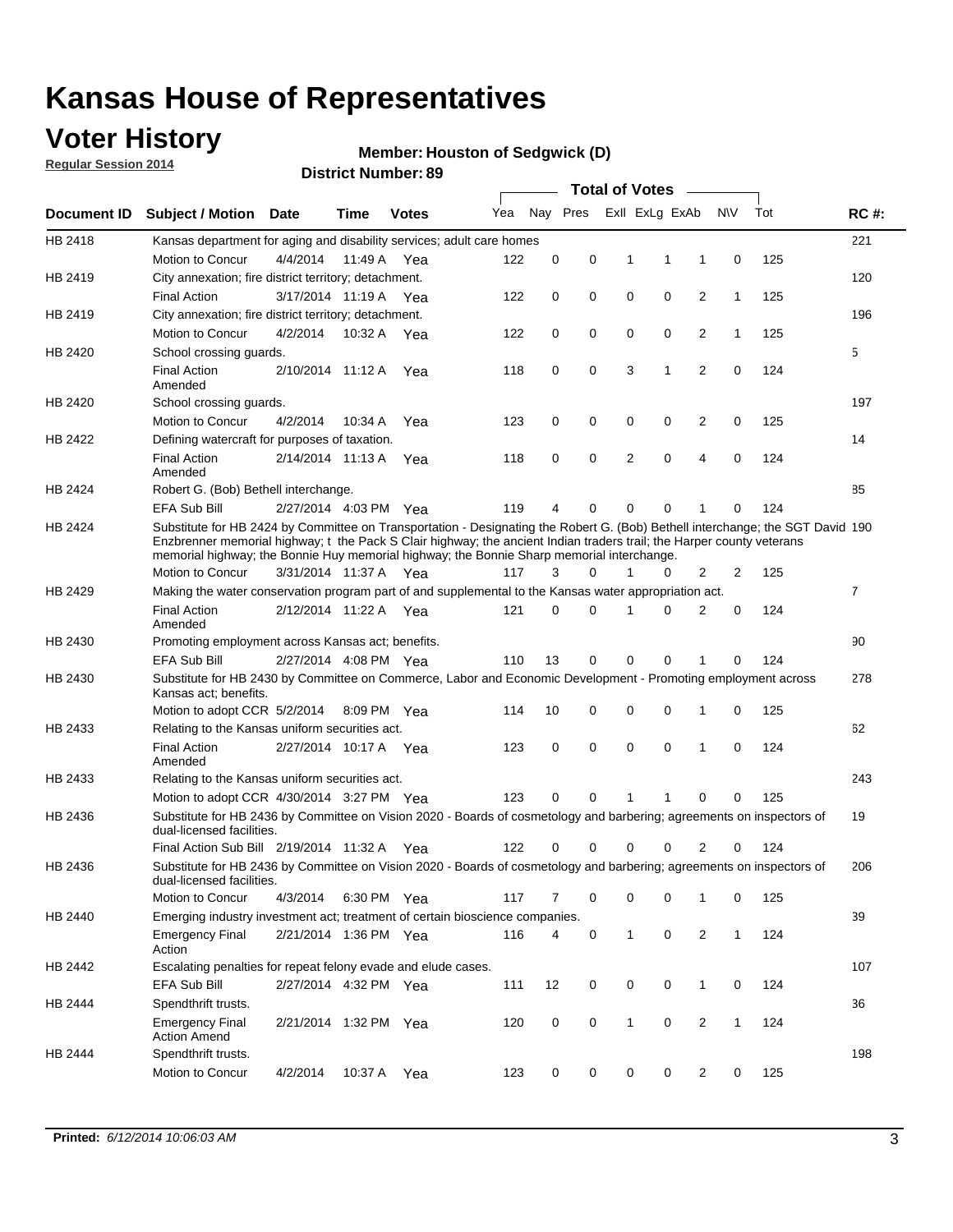### **Voter History**

| <b>Member: Houston of Sedgwick (D)</b> |  |  |
|----------------------------------------|--|--|
|----------------------------------------|--|--|

**Document ID Subject / Motion Date Time Votes** Yea Nay Pres ExII ExLg ExAb N\V Tot RC #: **District Number: 89 Date Votes Total of Votes Time Regular Session 2014** ExII ExLg ExAb 63 2/27/2014 Final Action Yea 124 10:19 A 123 0 0 0 10 0 HB 2445 Amended Allowing for criminal discovery materials to be provided to defendant or defendant's counsel. 8 2/12/2014 Final Action Yea 124 11:23 A 121 0 0 0 20 1 HB 2446 District courts; court trustee operations fund. judicial process; concerning sentencing dispositions, probation and postrelease supervision; concerning expungement of driving under the influence and criminal refusal convictions; concerning trials, conduct of jury after case is submitted. 239 Motion to adopt CCR 4/30/2014 3:01 PM Yea  $121 \quad 2 \quad 0 \quad 1 \quad 1 \quad 0 \quad 0 \quad 125$ HB 2446 Senate Substitute for HB 2446 by Committee on Judiciary - Courts; allocating moneys from driver's license fees to judicial branch nonjudicial salary adjustment fund; allowing chief justice to authorize expenditures from court trustee operations fund in certain judicial districts; time limits for court decisions. 29 2/21/2014 Final Action Yea 124 11:14 A 119 2 0 0 20 1 HB 2447 Amended Real property; trespass and liability. 202 Motion to Adopt CCR 4/3/2014 6:10 PM Yea  $122$  2 0 0 0 1 0 125 HB 2447 Real property; trespass and liability. 30 2/21/2014 Final Action Yea 124 HB 2448 Interference with judicial process. 11:16 A 121 0 0 0 20 1 240 Motion to adopt CCR 4/30/2014 3:10 PM Yea  $116$  7 0 1 1 0 0 125 HB 2448 Senate Substitute for HB 2448 by Committee on Judiciary - Updating provisions relating to the Kansas bureau of investigation's DNA database; amending the crime of interference with 96 2/27/2014 EFA Sub Bill Yea 124 4:18 PM 64 59 0 0 10 0 HB 2451 Electric utilities; creating the electric highway fee. 207 4/3/2014 HB 2451 Motion to Concur 4/3/2014 6:34 PM Nay 94 30 0 0 1 0 125 Substitute for HB 2451 by Committee on Transportation - Increasing registration fees for electric vehicles. 41 2/21/2014 EFA Sub Bill Yea 124 1:39 PM 120 0 0 0 21 1 HB 2452 Substitute for HB 2452 by Committee on Transportation - Distinctive license plates; donate life, disabled veterans, rotary international, Kansas horse council. 208 4/3/2014 Motion to Concur Yea 125 6:37 PM 123 1 0 0 10 0 HB 2452 Substitute for HB 2452 by Committee on Transportation - Distinctive license plates; donate life, disabled veterans, rotary international, Kansas horse council, motorcycles. 9 Final Action 2/12/2014 11:28 A Nay 72 49 0 1 0 2 0 124 HB 2453 Amended Protecting religious freedom regarding marriage. 108 3/6/2014 HB 2455 Emergency Final Yea 125 11:23 A 119 1 1 0 20 2 Action Amend Property tax exemption for certain utility systems located on military installation. 49 2/26/2014 Final Action Yea 124 11:32 A 100 23 0 0 10 0 HB 2456 Amended Property taxation; defining commercial and industrial machinery and equipment; motor vehicles, members of military service and active guard and reservists. 50 2/26/2014 Final Action Yea 124 11:33 A 123 0 0 0 10 0 HB 2463 Amended Creating civil liability for acts of terrorism; forfeiture of property related to violations of certain criminal acts. 194 4/1/2014 HB 2463 Motion to Concur 4/1/2014 10:46 A Yea 123 0 0 1 0 1 0 125 Creating civil liability for acts of terrorism; forfeiture of property related to violations of certain criminal acts. 10:46 A 15 2/14/2014 Final Action Yea 124 11:14 A 118 0 0 0 40 2 HB 2464 Amended Allowing banks, trust companies and savings and loans to claim the expensing deduction for privilege tax filers under the Kansas income tax act.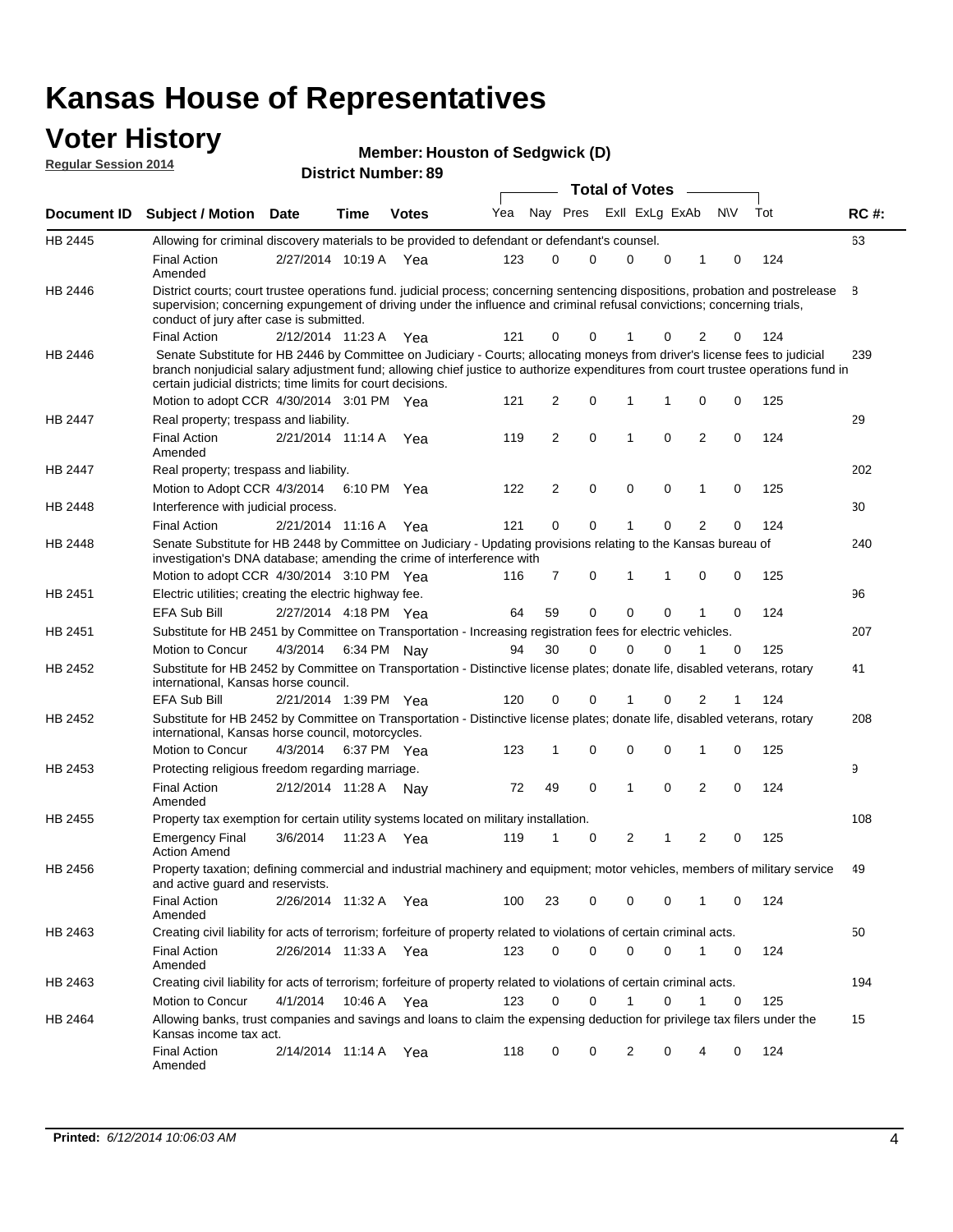## **Voter History**

**Regular Session 2014**

#### **Member: Houston of Sedgwick (D)**

|                    |                                                                                                                                                                             |                       |         |              |     |                |          | <b>Total of Votes</b> |             |                         |             |     |             |
|--------------------|-----------------------------------------------------------------------------------------------------------------------------------------------------------------------------|-----------------------|---------|--------------|-----|----------------|----------|-----------------------|-------------|-------------------------|-------------|-----|-------------|
| <b>Document ID</b> | <b>Subject / Motion</b>                                                                                                                                                     | <b>Date</b>           | Time    | <b>Votes</b> | Yea | Nay Pres       |          | Exll ExLg ExAb        |             |                         | <b>NV</b>   | Tot | <b>RC#:</b> |
| HB 2466            | Relating to administrative procedure; judicial review.                                                                                                                      |                       |         |              |     |                |          |                       |             |                         |             |     | 37          |
|                    | <b>Emergency Final</b><br><b>Action Amend</b>                                                                                                                               | 2/21/2014 1:33 PM Yea |         |              | 118 | 2              | 0        | 1                     | 0           | 2                       | 1           | 124 |             |
| <b>HB 2470</b>     | Purchasing authority for certain insurance by the state board of regents for state educational institutions.                                                                |                       |         |              |     |                |          |                       |             |                         |             |     | 16          |
|                    | <b>Final Action</b>                                                                                                                                                         | 2/17/2014 11:20 A Yea |         |              | 120 | 0              | 0        | 3                     | 0           | 1                       | 0           | 124 |             |
| HB 2475            | Personal financial literacy program as a requirement for high school graduation.                                                                                            |                       |         |              |     |                |          |                       |             |                         |             |     | 126         |
|                    | <b>Final Action</b><br>Amended                                                                                                                                              | 3/19/2014 11:22 A Yea |         |              | 110 | 12             | 0        | 0                     | 1           | 2                       | 0           | 125 |             |
| HB 2478            | Venue for crimes committed with an electronic device.                                                                                                                       |                       |         |              |     |                |          |                       |             |                         |             |     | 51          |
|                    | <b>Final Action</b>                                                                                                                                                         | 2/26/2014 11:34 A     |         | Yea          | 123 | 0              | 0        | $\mathbf 0$           | 0           | 1                       | 0           | 124 |             |
| HB 2479            | Removing 2015 sunset provision from law requiring ignition interlock device after first test failure or alcohol or drug-related<br>conviction.                              |                       |         |              |     |                |          |                       |             |                         |             |     | 115         |
|                    | <b>Final Action</b><br>Amended                                                                                                                                              | 3/14/2014 11:14 A     |         | Yea          | 117 | 0              | 0        | 2                     | 1           | 4                       | 1           | 125 |             |
| HB 2479            | Removing 2015 sunset provision from law requiring ignition interlock device after first test failure or alcohol or drug-related<br>conviction.                              |                       |         |              |     |                |          |                       |             |                         |             |     | 210         |
|                    | Motion to Concur                                                                                                                                                            | 4/3/2014              |         | 6:47 PM Yea  | 122 | $\overline{2}$ | 0        | $\mathbf 0$           | $\mathbf 0$ | 1                       | 0           | 125 |             |
| HB 2480            | Repealing the review of TeleKansas I.                                                                                                                                       |                       |         |              |     |                |          |                       |             |                         |             |     | 64          |
|                    | <b>Final Action</b><br>Amended                                                                                                                                              | 2/27/2014 10:20 A     |         | Yea          | 123 | 0              | 0        | $\mathbf 0$           | $\mathbf 0$ | 1                       | $\mathbf 0$ | 124 |             |
| HB 2480            | Repealing the review of TeleKansas I.                                                                                                                                       |                       |         |              |     |                |          |                       |             |                         |             |     | 250         |
|                    | Motion to Concur                                                                                                                                                            | 5/1/2014              |         | 1:54 PM Yea  | 123 | 1              | 0        | 0                     | 0           | 0                       | 1           | 125 |             |
| HB 2482            | Authority of state corporation commission to intervene in court proceedings.                                                                                                |                       |         |              |     |                |          |                       |             |                         |             |     | 65          |
|                    | <b>Final Action</b><br>Amended                                                                                                                                              | 2/27/2014 10:21 A     |         | Yea          | 121 | 2              | 0        | $\mathbf 0$           | $\mathbf 0$ | 1                       | $\mathbf 0$ | 124 |             |
| HB 2482            | Senate Substitute for HB 2482 by Committee on Utilities - Creating the energy efficiency investment act.                                                                    |                       |         |              |     |                |          |                       |             |                         |             |     | 211         |
|                    | Motion to Concur                                                                                                                                                            | 4/3/2014 7:02 PM Yea  |         |              | 99  | 25             | $\Omega$ | 0                     | 0           | 1                       | 0           | 125 |             |
| HB 2487            | Construction of electric transmission lines and certificates of public convenience and necessity.                                                                           |                       |         |              |     |                |          |                       |             |                         |             |     | 66          |
|                    | <b>Final Action</b><br>Amended                                                                                                                                              | 2/27/2014 10:22 A     |         | Yea          | 113 | 10             | 0        | 0                     | 0           | 1                       | 0           | 124 |             |
| HB 2487            | Relating to the powers and duties of the state corporation commission; construction of electric transmission lines and<br>certificates of public convenience and necessity. |                       |         |              |     |                |          |                       |             |                         |             |     | 254         |
|                    | Sub motion to concur 5/1/2014 4:36 PM Yea                                                                                                                                   |                       |         |              | 117 | 8              | 0        | 0                     | 0           | 0                       | 0           | 125 |             |
| HB 2488            | Kansas electric transmission authority and the purpose and composition of the authority.                                                                                    |                       |         |              |     |                |          |                       |             |                         |             |     | 10          |
|                    | <b>Final Action</b><br>Amended                                                                                                                                              | 2/12/2014 11:30 A     |         | Yea          | 108 | 13             | 0        | 1                     | $\mathbf 0$ | 2                       | 0           | 124 |             |
| <b>HB 2488</b>     | Kansas electric transmission authority and the purpose and composition of the authority.                                                                                    |                       |         |              |     |                |          |                       |             |                         |             |     | 158         |
|                    | Motion to Concur                                                                                                                                                            | 3/25/2014 10:43 A     |         | Yea          | 107 | 15             | 0        | 1                     | 0           | 2                       | 0           | 125 |             |
| HB 2489            | Legislative review of exceptions to disclosure of public records.                                                                                                           |                       |         |              |     |                |          |                       |             |                         |             |     | 67          |
|                    | <b>Final Action</b><br>Amended                                                                                                                                              | 2/27/2014 10:23 A Yea |         |              | 122 | $\mathbf 1$    | 0        | 0                     | 0           | 1                       | 0           | 124 |             |
| HB 2490            | Criminal procedure; conduct of jury after case is submitted.                                                                                                                |                       |         |              |     |                |          |                       |             |                         |             |     | 31          |
|                    | <b>Final Action</b><br>Amended                                                                                                                                              | 2/21/2014 11:17 A Yea |         |              | 121 | 0              | 0        | 1                     | $\mathbf 0$ | 2                       | 0           | 124 |             |
| HB 2490            | Capital murder; attempt; murder in the first degree; sentencing.                                                                                                            |                       |         |              |     |                |          |                       |             |                         |             |     | 241         |
|                    | Motion to adopt CCR 4/30/2014 3:16 PM Yea                                                                                                                                   |                       |         |              | 123 | 0              | 0        | 1                     | 1           | 0                       | 0           | 125 |             |
| HB 2491            | Kansas tort claims act; attorney may appear in small claims action.                                                                                                         |                       |         |              |     |                |          |                       |             |                         |             |     | 20          |
|                    | <b>Final Action</b><br>Amended                                                                                                                                              | 2/19/2014 11:34 A Yea |         |              | 120 | $\overline{2}$ | 0        | 0                     | 0           | $\overline{\mathbf{c}}$ | 0           | 124 |             |
| HB 2491            | Kansas tort claims act; attorney may appear in small claims action.                                                                                                         |                       |         |              |     |                |          |                       |             |                         |             |     | 199         |
|                    | Motion to Concur                                                                                                                                                            | 4/2/2014              | 10:40 A | Yea          | 121 | $\overline{2}$ | 0        | 0                     | 0           | $\overline{2}$          | 0           | 125 |             |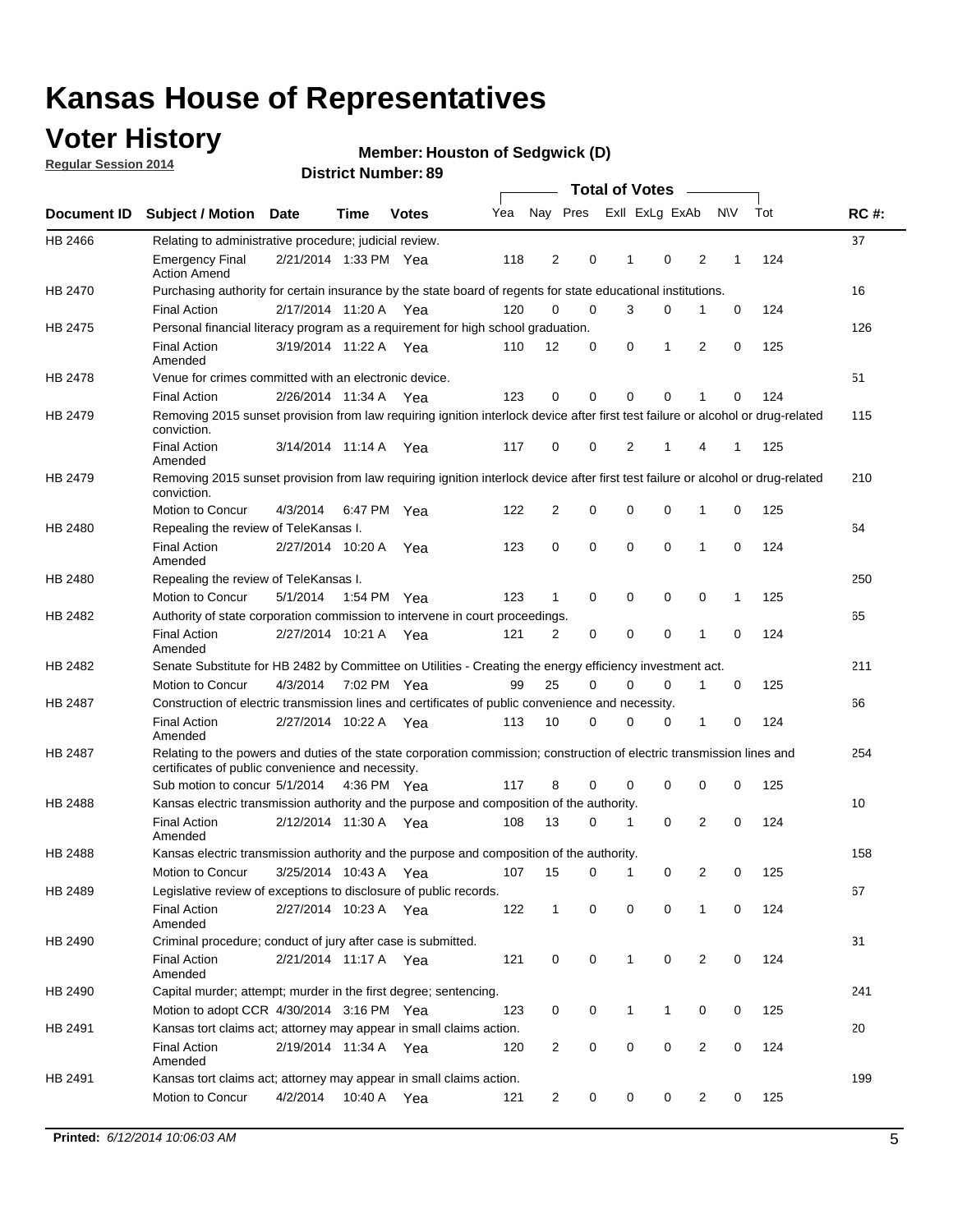## **Voter History**

**Regular Session 2014**

#### **Member: Houston of Sedgwick (D)**

|             |                                                                                                                                                                                                                                                        |                       |              | <b>DISTRICT MAILINGL'S</b> |     |          |             | Total of Votes –        |                |             |     |              |
|-------------|--------------------------------------------------------------------------------------------------------------------------------------------------------------------------------------------------------------------------------------------------------|-----------------------|--------------|----------------------------|-----|----------|-------------|-------------------------|----------------|-------------|-----|--------------|
| Document ID | <b>Subject / Motion Date</b>                                                                                                                                                                                                                           |                       | Time         | <b>Votes</b>               | Yea | Nay Pres |             | Exll ExLg ExAb          |                | N\V         | Tot | <b>RC#:</b>  |
| HB 2493     | Relating to surety regulation, appearance bonds and unlawful sexual relations.                                                                                                                                                                         |                       |              |                            |     |          |             |                         |                |             |     | 23           |
|             | <b>Final Action</b><br>Amended                                                                                                                                                                                                                         | 2/20/2014 11:14 A Yea |              |                            | 113 | 10       | $\mathbf 0$ | 0<br>$\mathbf 0$        | $\mathbf 0$    | 1           | 124 |              |
| HB 2495     | Concerning sentencing dispositions, probation and postrelease supervision.                                                                                                                                                                             |                       |              |                            |     |          |             |                         |                |             |     | 24           |
|             | <b>Final Action</b><br>Amended                                                                                                                                                                                                                         | 2/20/2014 11:17 A     |              | Yea                        | 122 | 1        | $\mathbf 0$ | 0<br>0                  | 0              | 1           | 124 |              |
| HB 2501     | Human trafficking and related crimes; penalties for buying sexual relations; records and reporting by courts; staff secure facility 25<br>requirements.                                                                                                |                       |              |                            |     |          |             |                         |                |             |     |              |
|             | <b>Final Action</b><br>Amended                                                                                                                                                                                                                         | 2/20/2014 11:18 A Yea |              |                            | 123 | 0        | 0           | 0<br>$\Omega$           | 0              | 1           | 124 |              |
| HB 2502     | Allowing victim notification on status change of person confined.                                                                                                                                                                                      |                       |              |                            |     |          |             |                         |                |             |     | 26           |
|             | <b>Final Action</b>                                                                                                                                                                                                                                    | 2/20/2014 11:20 A Yea |              |                            | 123 | 0        | 0           | 0<br>$\mathbf 0$        | 0              |             | 124 |              |
| HB 2503     | Substitute for HB 2503 by Committee on Federal and State Affairs -- Carrying of concealed handguns by law enforcement<br>officers.                                                                                                                     |                       |              |                            |     |          |             |                         |                |             |     | 230          |
|             | Final Action Sub Bill 4/5/2014                                                                                                                                                                                                                         |                       | 10:22 A      | Yea                        | 119 | 1        | 0           | 0<br>0                  |                |             | 125 |              |
| HB 2504     | Repealing outdated provisions relating to the purchase of certain real estate by the department of corrections.                                                                                                                                        |                       |              |                            |     |          |             |                         |                |             |     | 18           |
|             | <b>Final Action</b>                                                                                                                                                                                                                                    | 2/19/2014 11:31 A Yea |              |                            | 122 | $\Omega$ | 0           | 0<br>0                  | 2              | 0           | 124 |              |
| HB 2506     | Repealing K.S.A. 72-60b03, the effective date of the midwestern higher education compact act.                                                                                                                                                          |                       |              |                            |     |          |             |                         |                |             |     | 52           |
|             | <b>Final Action</b>                                                                                                                                                                                                                                    | 2/26/2014 11:35 A Yea |              |                            | 122 | 1        | $\mathbf 0$ | 0<br>0                  | 1              | 0           | 124 |              |
| HB 2506     | Senate Substitute for HB 2506 by Committee on Ways and Means - Education; appropriations for FY 2014 and FY 2015 for<br>various state agencies; amendments concerning postsecondary education; amendments to provisions relating to school<br>finance. |                       |              |                            |     |          |             |                         |                |             |     | 238          |
|             | Motion to Adopt CCR 4/6/2014                                                                                                                                                                                                                           |                       | 9:45 PM FxAb |                            | 63  | 57       | 0           | 0<br>$\mathbf 0$        | 4              | 1           | 125 |              |
| HB 2509     | Emergency medical services amendments.                                                                                                                                                                                                                 |                       |              |                            |     |          |             |                         |                |             |     | 101          |
|             | <b>Emergency Final</b><br><b>Action Amend</b>                                                                                                                                                                                                          | 2/27/2014 4:24 PM Yea |              |                            | 123 | 0        | $\mathbf 0$ | $\mathbf 0$<br>$\Omega$ | $\overline{1}$ | $\Omega$    | 124 |              |
| HB 2510     | Pharmacists and pharmacies; pharmacy technicians; registration and grounds for denial of registration.                                                                                                                                                 |                       |              |                            |     |          |             |                         |                |             |     | 84           |
|             | <b>Emergency Final</b><br>Action                                                                                                                                                                                                                       | 2/27/2014 4:01 PM Yea |              |                            | 71  | 52       | 0           | 0<br>$\Omega$           | 1              | 0           | 124 |              |
| HB 2511     | Liability for property tax on personal property; sale or abandonment of personal property.                                                                                                                                                             |                       |              |                            |     |          |             |                         |                |             |     | 27           |
|             | <b>Final Action</b>                                                                                                                                                                                                                                    | 2/20/2014 11:21 A     |              | Yea                        | 123 | 0        | 0           | 0<br>0                  | 1              | 0           | 124 |              |
| HB 2514     | Exemption for Federal Home Loan Bank in certain insolvency proceedings involving insurance companies.                                                                                                                                                  |                       |              |                            |     |          |             |                         |                |             |     | $\mathbf{2}$ |
|             | <b>Final Action</b>                                                                                                                                                                                                                                    | 2/10/2014 11:08 A     |              | Yea                        | 118 | 0        | $\Omega$    | 3<br>1                  | $\overline{2}$ | $\mathbf 0$ | 124 |              |
| HB 2515     | Insurance; confidentiality of work papers from analysis of analysis of financial regulation or market regulation of insurance<br>company or affiliates.                                                                                                |                       |              |                            |     |          |             |                         |                |             |     | 82           |
|             | <b>Emergency Final</b><br>Action                                                                                                                                                                                                                       | 2/27/2014 3:58 PM Yea |              |                            | 123 | 0        | 0           | 0<br>0                  | -1             | 0           | 124 |              |
| HB 2515     | Updating statutory references and making corresponding changes due to Executive Reorganization Order No. 41.                                                                                                                                           |                       |              |                            |     |          |             |                         |                |             |     | 269          |
|             | Motion to Adopt CCR 5/2/2014 3:31 PM Yea                                                                                                                                                                                                               |                       |              |                            | 118 | 4        | 0           | 0<br>1                  | 1              | 1           | 125 |              |
| HB 2516     | Amendments relating to health care provider liability insurance and to companies organized to provide such insurance.                                                                                                                                  |                       |              |                            |     |          |             |                         |                |             |     | 3            |
|             | <b>Final Action</b><br>Amended                                                                                                                                                                                                                         | 2/10/2014 11:10 A Yea |              |                            | 118 | 0        | 0           | 3<br>1                  | 2              | 0           | 124 |              |
| HB 2516     | Amendments relating to health care provider liability insurance and to companies organized to provide such insurance.                                                                                                                                  |                       |              |                            |     |          |             |                         |                |             |     | 191          |
|             | Motion to Concur                                                                                                                                                                                                                                       | 3/31/2014 11:40 A Yea |              |                            | 121 | 0        | 0           | 1<br>0                  | 2              | 1           | 125 |              |
| HB 2518     | Relating to ballot language statements.                                                                                                                                                                                                                |                       |              |                            |     |          |             |                         |                |             |     | 40           |
|             | <b>Emergency Final</b><br><b>Action Amend</b>                                                                                                                                                                                                          | 2/21/2014 1:37 PM Yea |              |                            | 116 | 4        | 0           | 0<br>1                  | $\overline{2}$ | 1           | 124 |              |
| HB 2525     | Kansas money transmitter act concerning change of controlling interest and notification.                                                                                                                                                               |                       |              |                            |     |          |             |                         |                |             |     | 32           |
|             | <b>Final Action</b>                                                                                                                                                                                                                                    | 2/21/2014 11:18 A Yea |              |                            | 105 | 16       | 0           | 0<br>1                  | $\overline{2}$ | 0           | 124 |              |
| HB 2525     | Kansas money transmitter act concerning change of controlling interest and notification.                                                                                                                                                               |                       |              |                            |     |          |             |                         |                |             |     | 252          |
|             | Motion to Concur                                                                                                                                                                                                                                       | 5/1/2014              | 1:59 PM Yea  |                            | 112 | 13       | 0           | 0<br>0                  | 0              | 0           | 125 |              |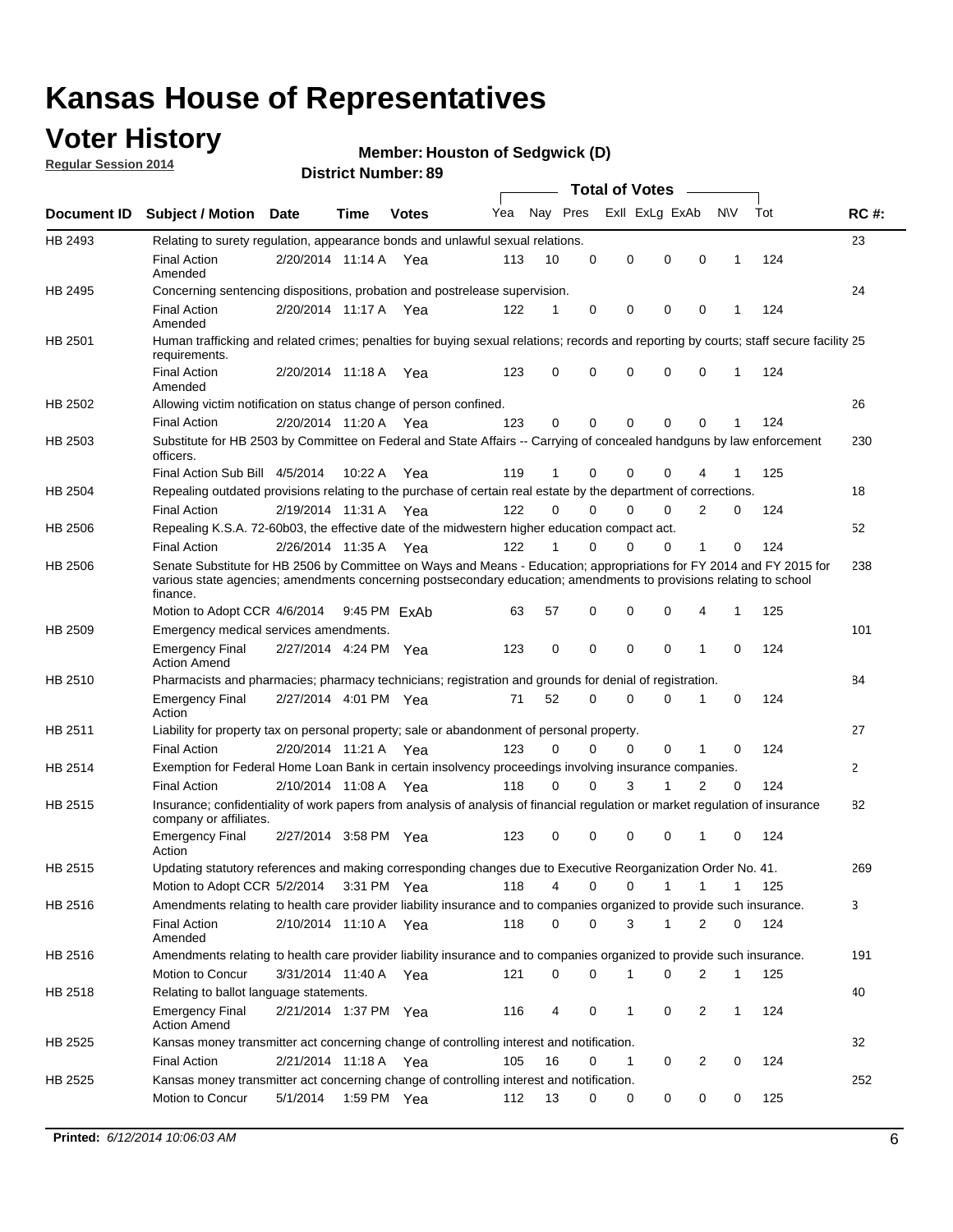#### **Voter History Regular Session 2014**

**Member: Houston of Sedgwick (D)** 

|                |                                                                                                                                                                                                                                                                                                                                           |                       |             | דיסוווטנו ו <b>שעווווט<del>כ</del>ו</b> |     |    |          | <b>Total of Votes</b> | $\sim$         |                |   |     |             |
|----------------|-------------------------------------------------------------------------------------------------------------------------------------------------------------------------------------------------------------------------------------------------------------------------------------------------------------------------------------------|-----------------------|-------------|-----------------------------------------|-----|----|----------|-----------------------|----------------|----------------|---|-----|-------------|
| Document ID    | <b>Subject / Motion Date</b>                                                                                                                                                                                                                                                                                                              |                       | Time        | <b>Votes</b>                            | Yea |    | Nay Pres |                       | Exll ExLg ExAb | <b>NV</b>      |   | Tot | <b>RC#:</b> |
| HB 2533        | Changing interest credit amounts, member distributions upon termination or death and retirement annuities under the KPERS 42<br>Act of 2015.                                                                                                                                                                                              |                       |             |                                         |     |    |          |                       |                |                |   |     |             |
|                | <b>Emergency Final</b><br><b>Action Amend</b>                                                                                                                                                                                                                                                                                             | 2/21/2014 1:40 PM Yea |             |                                         | 94  | 26 | 0        | 1                     | $\mathbf 0$    | 2              | 1 | 124 |             |
| HB 2537        | Eliminating font size and type requirement for disclosure statements contained in insurance contracts and explanatory<br>materials printed in any language other than English.                                                                                                                                                            |                       |             |                                         |     |    |          |                       |                |                |   |     | 81          |
|                | <b>Emergency Final</b><br>Action                                                                                                                                                                                                                                                                                                          | 2/27/2014 3:56 PM Yea |             |                                         | 119 | 4  | 0        | $\mathbf 0$           | 0              | 1              | 0 | 124 |             |
| HB 2537        | Insurance; eliminating font and type requirements for certain non-English insurance documents; confidentiality of certain<br>documents; continuation of health insurance for spouse and children of certain emergency personnel and employees of the<br>department of corrections; purchase of certain insurance by the state fair board. |                       |             |                                         |     |    |          |                       |                |                |   |     | 249         |
|                | Motion to adopt CCR 4/30/2014 3:58 PM Yea                                                                                                                                                                                                                                                                                                 |                       |             |                                         | 122 | 0  | 0        | 1                     | 1              | 0              | 1 | 125 |             |
| HB 2538        | Giving landowner right of first refusal for antlers of deer illegally shot on landowner's property.                                                                                                                                                                                                                                       |                       |             |                                         |     |    |          |                       |                |                |   |     | 102         |
|                | <b>Emergency Final</b><br><b>Action Amend</b>                                                                                                                                                                                                                                                                                             | 2/27/2014 4:26 PM Yea |             |                                         | 106 | 17 | 0        | 0                     | 0              | 1              | 0 | 124 |             |
| HB 2541        | Substitute for HB2541 by Committee on Local Government—plastic bottles and containers; labeling; solid waste landfill<br>restrictions.                                                                                                                                                                                                    |                       |             |                                         |     |    |          |                       |                |                |   |     | 121         |
|                | Final Action Sub Bill 3/17/2014 11:21 A Yea                                                                                                                                                                                                                                                                                               |                       |             |                                         | 102 | 21 | 0        | $\mathbf 0$           | 0              | 2              | 0 | 125 |             |
| HB 2542        | Property tax exemption for amateur-built aircraft.<br><b>Final Action</b><br>Amended                                                                                                                                                                                                                                                      | 3/13/2014 11:22 A Yea |             |                                         | 116 | 4  | 0        | 1                     | 1              | $\overline{2}$ | 1 | 125 | 112         |
| HB 2544        | Authorizing postsecondary educational institutions to enter into the state authorization reciprocity agreement to provide<br>distance education.                                                                                                                                                                                          |                       |             |                                         |     |    |          |                       |                |                |   |     | 17          |
|                | <b>Final Action</b>                                                                                                                                                                                                                                                                                                                       | 2/17/2014 11:21 A Yea |             |                                         | 120 | 0  | 0        | 3                     | 0              | 1              | 0 | 124 |             |
| HB 2545        | Extending sunset date on certain agriculture fees from July 1, 2015, to July 1, 2019.                                                                                                                                                                                                                                                     |                       |             |                                         |     |    |          |                       |                |                |   |     | 68          |
|                | <b>Final Action</b><br>Amended                                                                                                                                                                                                                                                                                                            | 2/27/2014 10:25 A Yea |             |                                         | 99  | 24 | 0        | $\mathbf 0$           | $\Omega$       | 1              | 0 | 124 |             |
| <b>HB 2547</b> | Changing the map copy requirement in mining permit application.                                                                                                                                                                                                                                                                           |                       |             |                                         |     |    |          |                       |                |                |   |     | 53          |
|                | <b>Final Action</b>                                                                                                                                                                                                                                                                                                                       | 2/26/2014 11:36 A     |             | Yea                                     | 123 | 0  | 0        | 0                     | 0              | 1              | 0 | 124 |             |
| HB 2548        | Creating the water program management fund and transferring the air quality fee fund.                                                                                                                                                                                                                                                     |                       |             |                                         |     |    |          |                       |                |                |   |     | 46          |
|                | <b>Emergency Final</b><br>Action                                                                                                                                                                                                                                                                                                          | 2/21/2014 1:46 PM Yea |             |                                         | 119 | 1  | 0        | 1                     | 0              | 2              | 1 | 124 |             |
| HB 2549        | Allowing burial of hazardous waste on-site.                                                                                                                                                                                                                                                                                               |                       |             |                                         |     |    |          |                       |                |                |   |     | 54          |
|                | <b>Final Action</b>                                                                                                                                                                                                                                                                                                                       | 2/26/2014 11:38 A     |             | Yea                                     | 123 | 0  | 0        | 0                     | 0              | 1              | 0 | 124 |             |
| HB 2550        | Repeal of the atmospheric mercury deposition monitoring network.                                                                                                                                                                                                                                                                          |                       |             |                                         |     |    |          |                       |                |                |   |     | 33          |
|                | <b>Final Action</b>                                                                                                                                                                                                                                                                                                                       | 2/21/2014 11:20 A     |             | Nay                                     | 92  | 29 | 0        | 1                     | 0              | 2              | 0 | 124 |             |
| HB 2551        | Repealing regulation of PCB disposal facilities.                                                                                                                                                                                                                                                                                          |                       |             |                                         |     |    |          |                       |                |                |   |     | 47          |
|                | <b>Emergency Final</b><br>Action Amend                                                                                                                                                                                                                                                                                                    | 2/21/2014 1:47 PM Yea |             |                                         | 100 | 20 | 0        | 1                     | 0              | 2              | 1 | 124 |             |
| HB 2551        | Repealing the regulation of PCB disposal facilities; making changes to the atmospheric mercury deposition monitoring network 271<br>and the disposal of plastic bottles, containers and solid waste.                                                                                                                                      |                       |             |                                         |     |    |          |                       |                |                |   |     |             |
|                | Motion to Adopt CCR 5/2/2014                                                                                                                                                                                                                                                                                                              |                       | 3:45 PM Yea |                                         | 105 | 17 | 0        | $\mathbf 0$           |                | 1              | 1 | 125 |             |
| HB 2552        | Managed care organizations, prompt payment.                                                                                                                                                                                                                                                                                               |                       |             |                                         |     |    |          |                       |                |                |   |     | 69          |
|                | <b>Final Action</b><br>Amended                                                                                                                                                                                                                                                                                                            | 2/27/2014 10:26 A Yea |             |                                         | 123 | 0  | 0        | $\mathbf 0$           | 0              | 1              | 0 | 124 |             |
| HB 2552        | Kansas medical assistance program; managed care organizations; consent for expansion of certain medicaid services.                                                                                                                                                                                                                        |                       |             |                                         |     |    |          |                       |                |                |   |     | 225         |
|                | Motion to Concur                                                                                                                                                                                                                                                                                                                          | 4/4/2014              | 6:13 PM Nay |                                         | 68  | 54 | 0        | $\mathbf 0$           | 1              | 2              | 0 | 125 |             |
| HB 2553        | Health care compact.                                                                                                                                                                                                                                                                                                                      |                       |             |                                         |     |    |          |                       |                |                |   |     | 141         |
|                | <b>Final Action</b>                                                                                                                                                                                                                                                                                                                       | 3/24/2014 10:15 A     |             | Nay                                     | 74  | 48 | 0        | 0                     | 0              | 3              | 0 | 125 |             |
| HB 2555        | Release of information in support of arrest warrants and search warrants.                                                                                                                                                                                                                                                                 |                       |             |                                         |     |    |          |                       |                |                |   |     | 86          |
|                | <b>Emergency Final</b><br><b>Action Amend</b>                                                                                                                                                                                                                                                                                             | 2/27/2014 4:04 PM Yea |             |                                         | 113 | 10 | 0        | 0                     | 0              | 1              | 0 | 124 |             |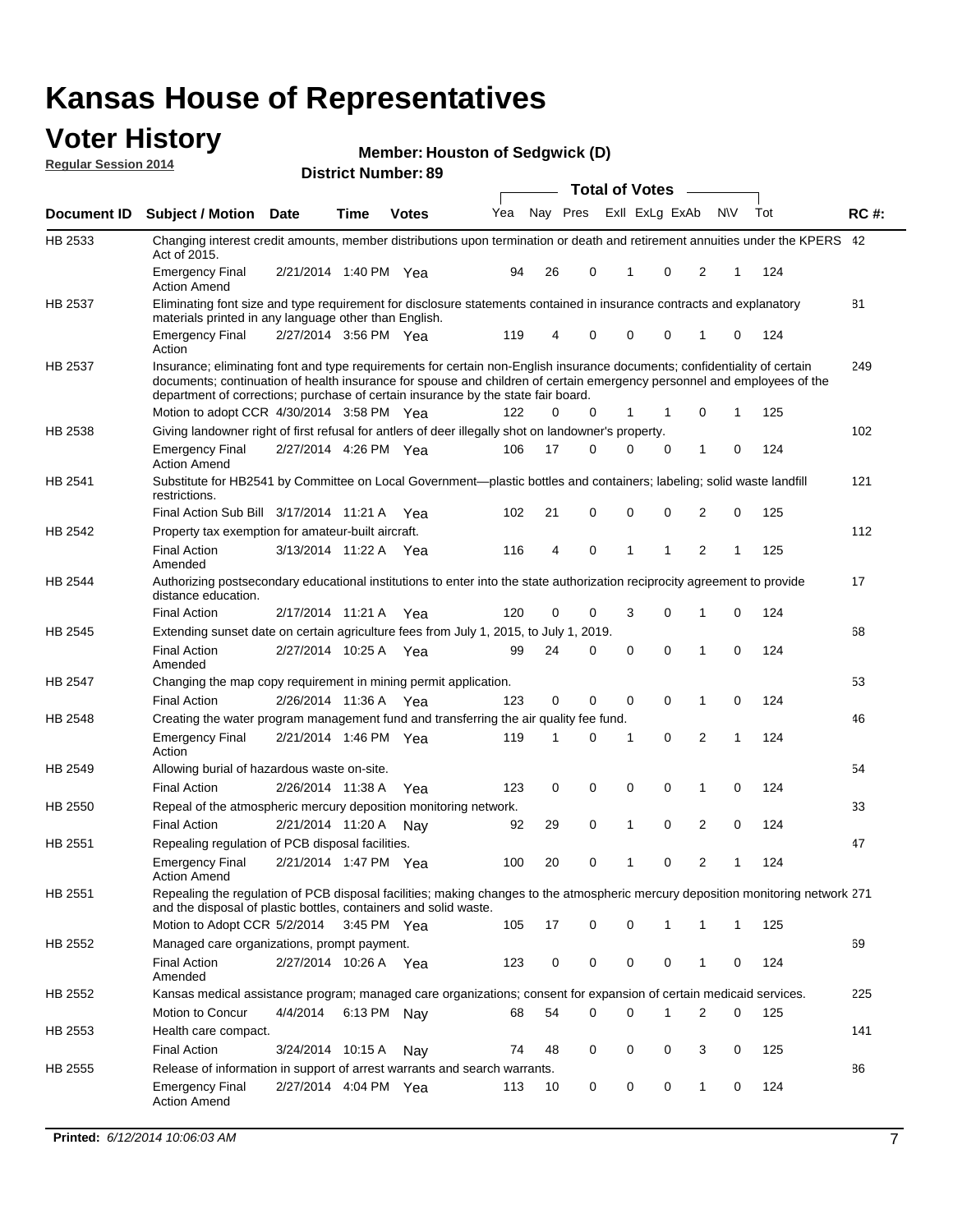## **Voter History**

**Regular Session 2014**

#### **Member: Houston of Sedgwick (D)**

|         |                                                                                                                                                                                                                                                                                                                                                           |                       |             | <b>DISTRICT MAILINGL'S</b> |     |          |             | <b>Total of Votes</b> |                               |     |     |             |
|---------|-----------------------------------------------------------------------------------------------------------------------------------------------------------------------------------------------------------------------------------------------------------------------------------------------------------------------------------------------------------|-----------------------|-------------|----------------------------|-----|----------|-------------|-----------------------|-------------------------------|-----|-----|-------------|
|         | Document ID Subject / Motion Date                                                                                                                                                                                                                                                                                                                         |                       | <b>Time</b> | <b>Votes</b>               | Yea |          | Nay Pres    | Exll ExLg ExAb        |                               | N\V | Tot | <b>RC#:</b> |
| HB 2557 | Changing penalties for certain taxpayers who file incorrect returns under Kansas income tax act.                                                                                                                                                                                                                                                          |                       |             |                            |     |          |             |                       |                               |     |     | 21          |
|         | <b>Final Action</b><br>Amended                                                                                                                                                                                                                                                                                                                            | 2/19/2014 11:35 A Yea |             |                            | 122 | 0        | 0           | 0                     | $\Omega$<br>2                 | 0   | 124 |             |
| HB 2561 | Licensure of pharmacists and registration of pharmacy interns by board of pharmacy.                                                                                                                                                                                                                                                                       |                       |             |                            |     |          |             |                       |                               |     |     | 55          |
|         | <b>Final Action</b>                                                                                                                                                                                                                                                                                                                                       | 2/26/2014 11:39 A     |             | Yea                        | 105 | 18       | 0           | 0                     | 0<br>1                        | 0   | 124 |             |
| HB 2564 | Requiring 60-day wait before re-employment for retirement benefit eligibility.                                                                                                                                                                                                                                                                            |                       |             |                            |     |          |             |                       |                               |     |     | 43          |
|         | <b>Emergency Final</b><br>Action                                                                                                                                                                                                                                                                                                                          | 2/21/2014 1:41 PM Yea |             |                            | 120 | 0        | 0           | 1                     | $\mathbf 0$<br>$\overline{2}$ | 1   | 124 |             |
| HB 2566 | Requiring court fee for forensic audio and video examination services.                                                                                                                                                                                                                                                                                    |                       |             |                            |     |          |             |                       |                               |     |     | 93          |
|         | <b>Emergency Final</b><br>Action                                                                                                                                                                                                                                                                                                                          | 2/27/2014 4:12 PM Yea |             |                            | 123 | 0        | 0           | $\mathbf 0$           | 0<br>1                        | 0   | 124 |             |
| HB 2568 | Domestic relations; Kansas family law code; child support guidelines.                                                                                                                                                                                                                                                                                     |                       |             |                            |     |          |             |                       |                               |     |     | 70          |
|         | <b>Final Action</b><br>Amended                                                                                                                                                                                                                                                                                                                            | 2/27/2014 10:27 A Yea |             |                            | 123 | 0        | 0           | 0                     | $\mathbf 0$<br>1              | 0   | 124 |             |
| HB 2568 | Domestic relations; Kansas family law code; child support guidelines.                                                                                                                                                                                                                                                                                     |                       |             |                            |     |          |             |                       |                               |     |     | 268         |
|         | Motion to adopt CCR 5/2/2014                                                                                                                                                                                                                                                                                                                              |                       |             | 3:28 PM Yea                | 123 | 0        | 0           | 0                     | 1<br>1                        | 0   | 125 |             |
| HB 2576 | Employment security law; creation of "new employer rate."                                                                                                                                                                                                                                                                                                 |                       |             |                            |     |          |             |                       |                               |     |     | 71          |
|         | <b>Final Action</b><br>Amended                                                                                                                                                                                                                                                                                                                            | 2/27/2014 10:28 A     |             | Yea                        | 123 | 0        | $\mathbf 0$ | $\mathbf 0$           | $\mathbf 0$<br>1              | 0   | 124 |             |
| HB 2576 | Employment security law; creation of "new employer rate."                                                                                                                                                                                                                                                                                                 |                       |             |                            |     |          |             |                       |                               |     |     | 159         |
|         | Motion to Concur                                                                                                                                                                                                                                                                                                                                          | 3/25/2014 10:47 A     |             | Yea                        | 122 | 0        | 0           | 1                     | 0<br>2                        | 0   | 125 |             |
| HB 2577 | Allowing parents to remain anonymous when surrendering an infant under the newborn protection act.                                                                                                                                                                                                                                                        |                       |             |                            |     |          |             |                       |                               |     |     | 56          |
|         | <b>Final Action</b><br>Amended                                                                                                                                                                                                                                                                                                                            | 2/26/2014 11:41 A     |             | Yea                        | 123 | 0        | 0           | $\mathbf 0$           | 0<br>1                        | 0   | 124 |             |
| HB 2577 | Allowing parents to remain anonymous when surrendering an infant under the newborn protection act.                                                                                                                                                                                                                                                        |                       |             |                            |     |          |             |                       |                               |     |     | 220         |
|         | <b>Motion to Concur</b>                                                                                                                                                                                                                                                                                                                                   | 4/4/2014              | 11:45 A     | Yea                        | 121 | $\Omega$ | 0           | 1                     | 1                             | 1   | 125 |             |
| HB 2578 | Certification by chief law enforcement officer for transfer of a firearm when required by federal law.                                                                                                                                                                                                                                                    |                       |             |                            |     |          |             |                       |                               |     |     | 122         |
|         | <b>Final Action</b><br>Amended                                                                                                                                                                                                                                                                                                                            | 3/17/2014 11:22 A Yea |             |                            | 123 | 0        | 0           | 0                     | 2<br>0                        | 0   | 125 |             |
| HB 2578 | Regulating the possession of weapons.                                                                                                                                                                                                                                                                                                                     |                       |             |                            |     |          |             |                       |                               |     |     | 235         |
|         | Motion to Adopt CCR 4/5/2014 4:40 PM Nay                                                                                                                                                                                                                                                                                                                  |                       |             |                            | 102 | 19       | $\mathbf 0$ | $\mathbf 0$           | 0<br>4                        | 0   | 125 |             |
| HB 2580 | Specifying the duties of the state fire marshal relating to regional emergency response teams for hazardous materials and<br>search and rescue incidents.                                                                                                                                                                                                 |                       |             |                            |     |          |             |                       |                               |     |     | 72          |
|         | <b>Final Action</b><br>Amended                                                                                                                                                                                                                                                                                                                            | 2/27/2014 10:29 A     |             | Yea                        | 113 | 10       | 0           | $\mathbf 0$           | $\mathbf 0$<br>1              | 0   | 124 |             |
| HB 2580 | Kansas Real Estate Appraisal Board; licensee fingerprinting and criminal background checks.                                                                                                                                                                                                                                                               |                       |             |                            |     |          |             |                       |                               |     |     | 272         |
|         | Motion to adopt CCR 5/2/2014                                                                                                                                                                                                                                                                                                                              |                       | 3:49 PM Yea |                            | 115 | 7        | 0           | 0<br>1                | 1                             | -1  | 125 |             |
| HB 2582 | Creating an exemption from food establishment licensing for churches.                                                                                                                                                                                                                                                                                     |                       |             |                            |     |          |             |                       |                               |     |     | 57          |
|         | <b>Final Action</b>                                                                                                                                                                                                                                                                                                                                       | 2/26/2014 11:42 A     |             | Yea                        | 123 | 0        | 0           | 0                     | 0<br>1                        | 0   | 124 |             |
| HB 2588 | Child in need of care; juvenile offenders; permanent custodians.                                                                                                                                                                                                                                                                                          |                       |             |                            |     |          |             |                       |                               |     |     | 94          |
|         | <b>Emergency Final</b><br><b>Action Amend</b>                                                                                                                                                                                                                                                                                                             | 2/27/2014 4:14 PM Yea |             |                            | 123 | 0        | 0           | 0                     | 0<br>1                        | 0   | 124 |             |
| HB 2588 | Senate Substitute for HB 2588 by Committee on Judiciary - Concerning children and minors; relating to children in need of<br>care; placement in juvenile detention facilities; permanent custodians; relating to juvenile offenders; alternative adjudication;<br>youth residential centers and services; risk assessment; sentencing; good time credits. |                       |             |                            |     |          |             |                       |                               |     |     | 244         |
|         | Motion to adopt CCR 4/30/2014 3:36 PM Yea                                                                                                                                                                                                                                                                                                                 |                       |             |                            | 123 | $\Omega$ | 0           | $\mathbf{1}$          | 1<br>0                        | 0   | 125 |             |
| HB 2591 | Requiring certain audit reports to be filed electronically and to be filed only with the department of administration.                                                                                                                                                                                                                                    |                       |             |                            |     |          |             |                       |                               |     |     | 58          |
|         | <b>Final Action</b>                                                                                                                                                                                                                                                                                                                                       | 2/26/2014 11:43 A Yea |             |                            | 123 | 0        | 0           | 0                     | 0<br>1                        | 0   | 124 |             |
| HB 2595 | State fossils; the tylosaurus and the pteranodon.                                                                                                                                                                                                                                                                                                         |                       |             |                            |     |          |             |                       |                               |     |     | 73          |
|         | <b>Final Action</b><br>Amended                                                                                                                                                                                                                                                                                                                            | 2/27/2014 10:31 A Yea |             |                            | 96  | 27       | 0           | 0                     | 0<br>1                        | 0   | 124 |             |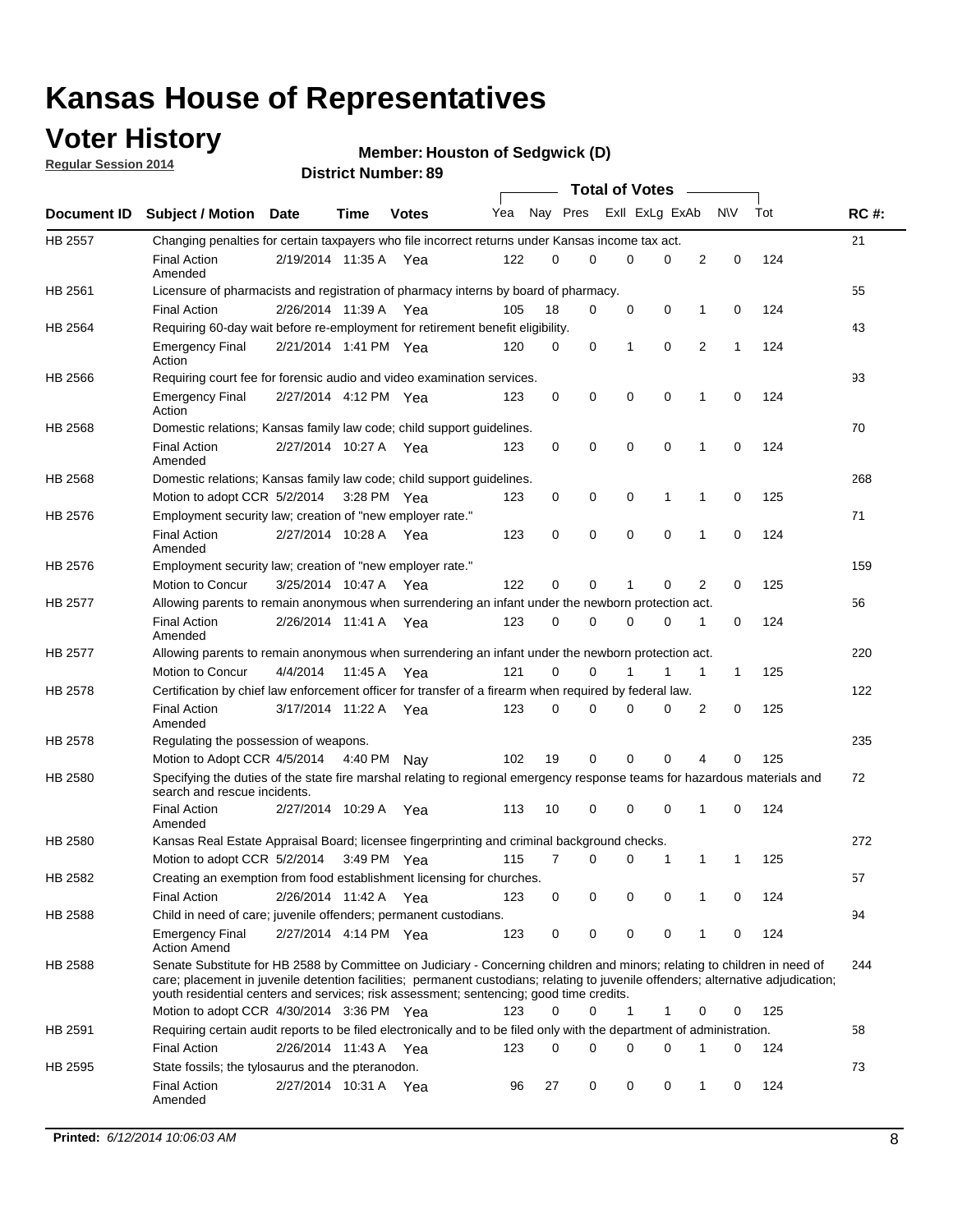### **Voter History**

**Regular Session 2014**

**Member: Houston of Sedgwick (D)** 

|             |     |           |   |             | <b>Total of Votes</b> |             |                |     |              | <b>DISTRICT MAILINGL'S</b> |                       |                                                                                                                                                                                                                                       |                |  |  |  |  |  |  |  |  |
|-------------|-----|-----------|---|-------------|-----------------------|-------------|----------------|-----|--------------|----------------------------|-----------------------|---------------------------------------------------------------------------------------------------------------------------------------------------------------------------------------------------------------------------------------|----------------|--|--|--|--|--|--|--|--|
| <b>RC#:</b> | Tot | <b>NV</b> |   |             | Exll ExLg ExAb        | Nay Pres    |                | Yea | <b>Votes</b> | Time                       | <b>Date</b>           | <b>Subject / Motion</b>                                                                                                                                                                                                               | Document ID    |  |  |  |  |  |  |  |  |
| 74          |     |           |   |             |                       |             |                |     |              |                            |                       | Computation of retirement benefits when a state officer or employee is placed on furlough or has reduction in compensation.                                                                                                           | HB 2596        |  |  |  |  |  |  |  |  |
|             | 124 | 0         |   | $\Omega$    | 0                     | $\Omega$    | 0              | 123 | Yea          |                            | 2/27/2014 10:33 A     | <b>Final Action</b>                                                                                                                                                                                                                   |                |  |  |  |  |  |  |  |  |
| 246         |     |           |   |             |                       |             |                |     |              |                            |                       | Computation of retirement benefits when a state officer or employee is placed on furlough or has reduction in<br>compensation.                                                                                                        | HB 2596        |  |  |  |  |  |  |  |  |
|             | 125 | 0         | 0 | 1           | 1                     | 0           | 0              | 123 |              |                            |                       | Motion to adopt CCR 4/30/2014 3:45 PM Yea                                                                                                                                                                                             |                |  |  |  |  |  |  |  |  |
| 97          |     |           |   |             |                       |             |                |     |              |                            |                       | Municipal recycling services                                                                                                                                                                                                          | <b>HB 2597</b> |  |  |  |  |  |  |  |  |
|             | 124 | 0         | 1 | $\mathbf 0$ | $\mathbf 0$           | $\mathbf 0$ | 18             | 105 |              |                            | 2/27/2014 4:20 PM Yea | <b>Emergency Final</b><br><b>Action Amend</b>                                                                                                                                                                                         |                |  |  |  |  |  |  |  |  |
| 22          |     |           |   |             |                       |             |                |     |              |                            |                       | Authorizing the secretary of state to grant an easement to the unified government of Wyandotte county.                                                                                                                                | HB 2599        |  |  |  |  |  |  |  |  |
|             | 124 | 0         | 2 | $\Omega$    | 0                     | $\mathbf 0$ | $\overline{2}$ | 120 | Yea          |                            | 2/19/2014 11:37 A     | <b>Final Action</b>                                                                                                                                                                                                                   |                |  |  |  |  |  |  |  |  |
| 118         |     |           |   |             |                       |             |                |     |              |                            |                       | Authorizing the secretary of state to grant an easement to the unified government of Wyandotte county.                                                                                                                                | HB 2599        |  |  |  |  |  |  |  |  |
|             | 125 | 0         | 4 | 1           | $\overline{2}$        | 0           | $\Omega$       | 118 | Yea          |                            | 3/14/2014 11:25 A     | Motion to Concur                                                                                                                                                                                                                      |                |  |  |  |  |  |  |  |  |
| 44          |     |           |   |             |                       |             |                |     |              |                            |                       | Increasing the percentage of unclassified employees allowed to be employed by KPERS from 25% to 50%.                                                                                                                                  | HB 2602        |  |  |  |  |  |  |  |  |
|             | 124 | 1         | 2 | $\Omega$    | 1                     | 0           | 13             | 107 |              |                            | 2/21/2014 1:43 PM Yea | <b>Emergency Final</b><br>Action                                                                                                                                                                                                      |                |  |  |  |  |  |  |  |  |
| 195         |     |           |   |             |                       |             |                |     |              |                            |                       | Increasing the percentage of unclassified employees allowed to be employed by KPERS from 25% to 50%.                                                                                                                                  | HB 2602        |  |  |  |  |  |  |  |  |
|             | 125 | 0         | 1 | 0           | 1                     | 0           | 15             | 108 |              | 10:57 A Yea                | 4/1/2014              | Motion to Concur                                                                                                                                                                                                                      |                |  |  |  |  |  |  |  |  |
| 105         |     |           |   |             |                       |             |                |     |              |                            |                       | Practice of pharmacy; filling and refilling of prescriptions.                                                                                                                                                                         | HB 2609        |  |  |  |  |  |  |  |  |
|             | 124 | 0         | 1 | $\Omega$    | $\mathbf 0$           | $\mathbf 0$ | 0              | 123 |              |                            | 2/27/2014 4:29 PM Yea | <b>Emergency Final</b><br><b>Action Amend</b>                                                                                                                                                                                         |                |  |  |  |  |  |  |  |  |
| 83          |     |           |   |             |                       |             |                |     |              |                            |                       | Conduct of dental offices.                                                                                                                                                                                                            | HB 2611        |  |  |  |  |  |  |  |  |
|             | 124 | 0         | 1 | $\mathbf 0$ | $\mathbf 0$           | $\mathbf 0$ | 0              | 123 |              |                            | 2/27/2014 3:59 PM Yea | <b>Emergency Final</b><br>Action                                                                                                                                                                                                      |                |  |  |  |  |  |  |  |  |
| 75          |     |           |   |             |                       |             |                |     |              |                            |                       | Relating to district judge and district magistrate judge vacancies.                                                                                                                                                                   | HB 2612        |  |  |  |  |  |  |  |  |
|             | 124 | 0         | 1 | $\mathbf 0$ | $\mathbf 0$           | 0           | 17             | 106 | Nav          |                            | 2/27/2014 10:34 A     | <b>Final Action</b><br>Amended                                                                                                                                                                                                        |                |  |  |  |  |  |  |  |  |
| 103         |     |           |   |             |                       |             |                |     |              |                            |                       | Relating to the issuance of stillbirth and unborn child's death certificates.                                                                                                                                                         | HB 2613        |  |  |  |  |  |  |  |  |
|             | 124 | 0         | 1 | $\Omega$    | $\mathbf 0$           | 0           | 1              | 122 |              |                            | 2/27/2014 4:27 PM Yea | <b>Emergency Final</b><br><b>Action Amend</b>                                                                                                                                                                                         |                |  |  |  |  |  |  |  |  |
| 185         |     |           |   |             |                       |             |                |     |              |                            |                       | Substitute for HB 2615 by Committee on Commerce, Labor and Economic Development - Workers compensation assigned<br>risk pool.                                                                                                         | HB 2615        |  |  |  |  |  |  |  |  |
|             | 125 | 0         | 1 | $\mathbf 0$ | 1                     | 0           | 25             | 98  |              |                            | 3/26/2014 3:42 PM Nay | EFA Sub Bill<br>Amended                                                                                                                                                                                                               |                |  |  |  |  |  |  |  |  |
| 92          |     |           |   |             |                       |             |                |     |              |                            |                       | Secretary of labor; explore agreement to allow state of Kansas to enforce OSHA standards.                                                                                                                                             | HB 2616        |  |  |  |  |  |  |  |  |
|             | 124 | 0         | 1 | 0           | 0                     | 0           | 30             | 93  |              |                            | 2/27/2014 4:11 PM Nay | <b>Emergency Final</b><br>Action                                                                                                                                                                                                      |                |  |  |  |  |  |  |  |  |
|             |     |           |   |             |                       |             |                |     |              |                            |                       | Senate Substitute for HB 2616 by Committee on Commerce - Secretary of labor directed to study state enforcement of OSHA 261<br>standards.                                                                                             | HB 2616        |  |  |  |  |  |  |  |  |
|             | 125 | 0         | 0 | 1           | 0                     | 0           | 30             | 94  |              | 11:47 A Nay                | 5/2/2014              | Motion to Concur                                                                                                                                                                                                                      |                |  |  |  |  |  |  |  |  |
| 106         |     |           |   |             |                       |             |                |     |              |                            |                       | Substitute for HB 2633 by Committee on Corrections and Juvenile Justice - Juvenile offenders; youth residential centers and<br>services; risk assessment; raising the age for prosecution as an adult; sentencing; good time credits. | HB 2633        |  |  |  |  |  |  |  |  |
|             | 124 | 0         | 1 | 0           | $\mathbf 0$           | 0           | 1              | 122 |              |                            | 2/27/2014 4:31 PM Yea | EFA Sub Bill<br>Amended                                                                                                                                                                                                               |                |  |  |  |  |  |  |  |  |
| 45          |     |           |   |             |                       |             |                |     |              |                            |                       | Secretary of health and environment and air quality standards.                                                                                                                                                                        | HB 2636        |  |  |  |  |  |  |  |  |
|             | 124 | 1         | 2 | 0           | 1                     | 0           | 31             | 89  |              |                            | 2/21/2014 1:44 PM Yea | <b>Emergency Final</b><br><b>Action Amend</b>                                                                                                                                                                                         |                |  |  |  |  |  |  |  |  |
| 212         |     |           |   |             |                       |             |                |     |              |                            |                       | Secretary of health and environment and air quality standards.                                                                                                                                                                        | HB 2636        |  |  |  |  |  |  |  |  |
|             | 125 | 0         |   | 0           | 0                     | 0           | 3              | 121 |              | 7:20 PM Yea                |                       | Sub motion to concur 4/3/2014                                                                                                                                                                                                         |                |  |  |  |  |  |  |  |  |
|             |     |           |   |             |                       |             |                |     |              |                            |                       | Income tax deduction for net gain on the sale of certain horses, cattle or livestock; income tax credit for expenditures to make 131                                                                                                  | HB 2642        |  |  |  |  |  |  |  |  |
|             | 125 | 0         | 1 | 1           | 0                     | 0           | 0              | 123 |              |                            | 3/20/2014 11:17 A Yea | <b>Final Action</b>                                                                                                                                                                                                                   |                |  |  |  |  |  |  |  |  |
|             |     |           |   |             |                       |             |                |     |              |                            |                       | dwelling or facility accessible for persons with a disability.<br>Amended                                                                                                                                                             |                |  |  |  |  |  |  |  |  |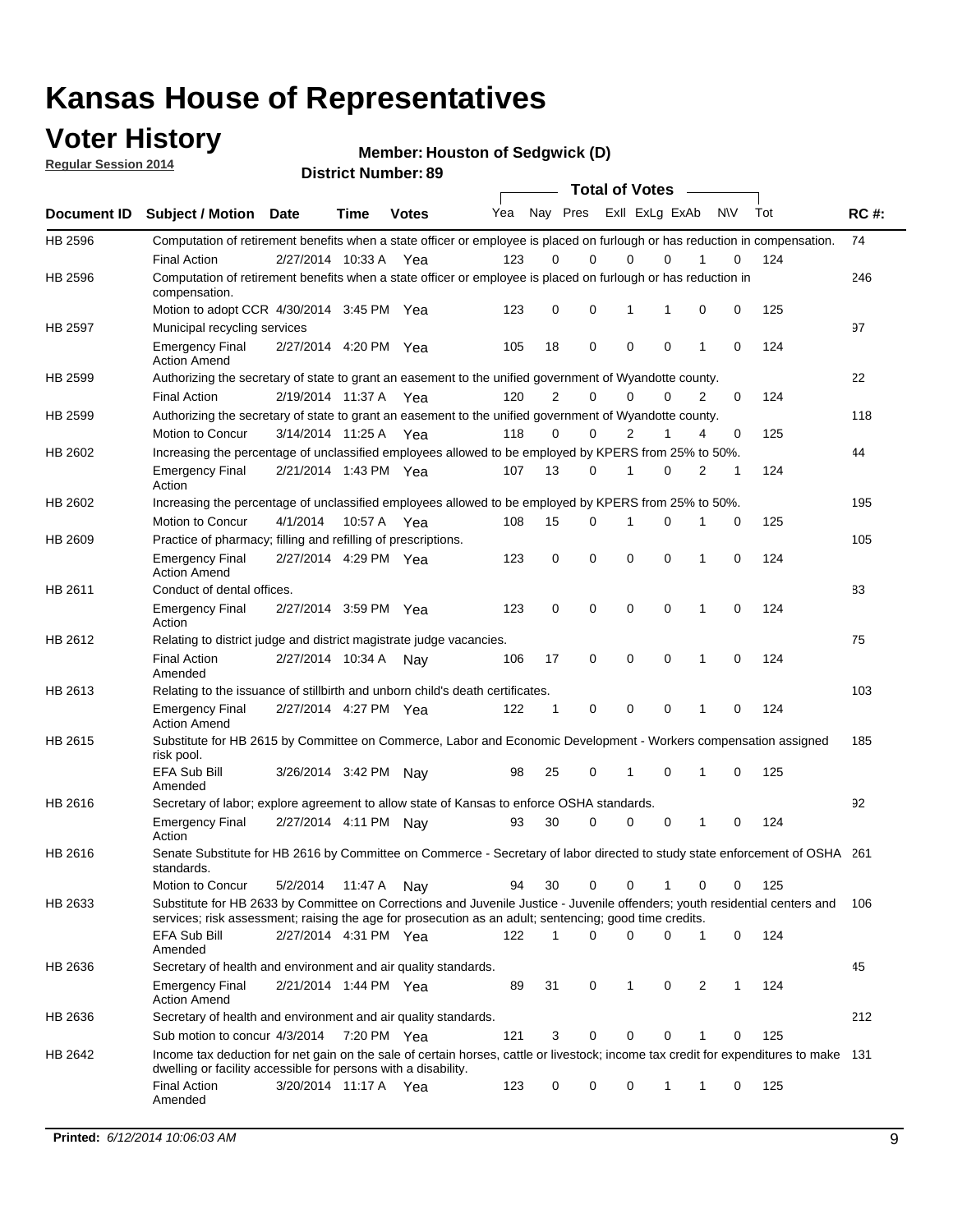#### **Voter History Regular Session 2014**

|  | <b>Member: Houston of Sedgwick (D)</b> |  |
|--|----------------------------------------|--|
|  |                                        |  |

|                | <b>District Number: 89</b>                                                                                                                                                                                                                                |                       |             |              |     |          |          |  |             |                   |                |             |     |             |
|----------------|-----------------------------------------------------------------------------------------------------------------------------------------------------------------------------------------------------------------------------------------------------------|-----------------------|-------------|--------------|-----|----------|----------|--|-------------|-------------------|----------------|-------------|-----|-------------|
|                |                                                                                                                                                                                                                                                           |                       |             |              |     |          |          |  |             | Total of Votes __ |                |             |     |             |
| Document ID    | <b>Subject / Motion Date</b>                                                                                                                                                                                                                              |                       | <b>Time</b> | <b>Votes</b> | Yea |          | Nav Pres |  |             | Exll ExLg ExAb    |                | N\V         | Tot | <b>RC#:</b> |
| HB 2643        | Property tax; classification of commercial and industrial machinery and equipment as personal property; reclassification of                                                                                                                               |                       |             |              |     |          |          |  |             |                   |                |             |     | 164         |
|                | property upon termination of IRB tax exemption; use of independent appraisers to appraiser certain                                                                                                                                                        |                       |             |              |     |          |          |  |             |                   |                |             |     |             |
|                | <b>Final Action</b><br>Amended                                                                                                                                                                                                                            | 3/26/2014 10:56 A Yea |             |              | 123 | $\Omega$ | $\Omega$ |  |             | $\Omega$          | 1              | 0           | 125 |             |
| HB 2643        | Property tax; classification of commercial and industrial machinery and equipment as personal property; reclassification of                                                                                                                               |                       |             |              |     |          |          |  |             |                   |                |             |     | 274         |
|                | property upon termination of IRB tax exemption; use of independent appraisers to appraiser certain complex property; motor<br>vehicles, members of military; mortgage registration tax phase out and replacement with fees; county clerk technology fund; |                       |             |              |     |          |          |  |             |                   |                |             |     |             |
|                | county treasurer technology fund.                                                                                                                                                                                                                         |                       |             |              |     |          |          |  |             |                   |                |             |     |             |
|                | Motion to Concur                                                                                                                                                                                                                                          | 5/2/2014              | 5:12 PM     | Nav          | 16  | 108      | 0        |  | 0           | 0                 | 1              | 0           | 125 |             |
| HB 2643        | Property tax; classification of commercial and industrial machinery and equipment as personal property; reclassification of                                                                                                                               |                       |             |              |     |          |          |  |             |                   |                |             |     | 286         |
|                | property upon termination of IRB tax exemption; use of independent appraisers to appraiser certain complex property; motor<br>vehicles, members of military; mortgage registration tax phase out and replacement with fees; county clerk technology fund; |                       |             |              |     |          |          |  |             |                   |                |             |     |             |
|                | county treasurer technology fund.<br>Motion to adopt CCR 5/3/2014                                                                                                                                                                                         |                       |             |              | 70  | 53       | 0        |  | 0           | $\mathbf 0$       | 1              | 1           | 125 |             |
| HB 2648        |                                                                                                                                                                                                                                                           |                       |             | 1:53 AM Nav  |     |          |          |  |             |                   |                |             |     | 100         |
|                | Property tax exemption for levees.<br><b>Emergency Final</b>                                                                                                                                                                                              | 2/27/2014 4:23 PM Yea |             |              | 100 | 23       | 0        |  | $\mathbf 0$ | $\mathbf 0$       | 1              | $\Omega$    | 124 |             |
|                | <b>Action Amend</b>                                                                                                                                                                                                                                       |                       |             |              |     |          |          |  |             |                   |                |             |     |             |
| HB 2651        | County law library.                                                                                                                                                                                                                                       |                       |             |              |     |          |          |  |             |                   |                |             |     | 76          |
|                | <b>Final Action</b><br>Amended                                                                                                                                                                                                                            | 2/27/2014 10:38 A     |             | Nay          | 82  | 41       | 0        |  | 0           | $\mathbf 0$       | 1              | 0           | 124 |             |
| HB 2655        | Allowing veterans with PTSD to seek mental health treatment upon certain convictions.                                                                                                                                                                     |                       |             |              |     |          |          |  |             |                   |                |             |     | 77          |
|                | <b>Final Action</b><br>Amended                                                                                                                                                                                                                            | 2/27/2014 10:40 A     |             | Yea          | 123 | 0        | 0        |  | 0           | 0                 | 1              | 0           | 124 |             |
| HB 2655        | Senate Substitute for HB 2655 by Committee on Judiciary - Allowing veterans with PTSD to seek mental health treatment<br>upon certain convictions; also amending the crimes of interference with law enforcement and giving a false alarm.                |                       |             |              |     |          |          |  |             |                   |                |             |     | 224         |
|                | Motion to Concur                                                                                                                                                                                                                                          | 4/4/2014              |             | 5:42 PM Yea  | 122 | 0        | 0        |  | $\mathbf 0$ | 1                 | 2              | $\Omega$    | 125 |             |
| HB 2656        | Authorizing the state of Kansas to pay the death gratuity benefit to the designated survivor of a Kansas service member during 48<br>a federal government shutdown and providing for reimbursement to the state                                           |                       |             |              |     |          |          |  |             |                   |                |             |     |             |
|                | <b>Final Action</b>                                                                                                                                                                                                                                       | 2/26/2014 11:27 A     |             | Yea          | 123 | $\Omega$ | 0        |  | 0           | 0                 |                | 0           | 124 |             |
| HB 2661        | Substitute for HB 2661 by Committee on Energy and Environment - Siting of electric transmission lines; notice and hearing<br>requirements.                                                                                                                |                       |             |              |     |          |          |  |             |                   |                |             |     | 181         |
|                | <b>EFA Sub Bill</b>                                                                                                                                                                                                                                       | 3/26/2014 3:37 PM Yea |             |              | 119 | 4        | 0        |  | 1           | $\mathbf 0$       | 1              | $\mathbf 0$ | 125 |             |
| HB 2662        | Expungment of driving under the influence convictions.                                                                                                                                                                                                    |                       |             |              |     |          |          |  |             |                   |                |             |     | 116         |
|                | <b>Final Action</b><br>Amended                                                                                                                                                                                                                            | 3/14/2014 11:22 A     |             | Yea          | 87  | 31       | 0        |  | 2           | 1                 | 4              | 0           | 125 |             |
| <b>HB 2668</b> | Health insurance for qualified professional associations.                                                                                                                                                                                                 |                       |             |              |     |          |          |  |             |                   |                |             |     | 34          |
|                | <b>Final Action</b><br>Amended                                                                                                                                                                                                                            | 2/21/2014 11:21 A Yea |             |              | 114 | 7        | 0        |  | 1           | $\Omega$          | $\overline{2}$ | $\Omega$    | 124 |             |
| HB 2668        | Predetermination of health insurance benefits                                                                                                                                                                                                             |                       |             |              |     |          |          |  |             |                   |                |             |     | 262         |
|                | Motion to Concur                                                                                                                                                                                                                                          | 5/2/2014              |             | 12:05 P Yea  | 97  | 27       | 0        |  | 0           |                   | 0              | 0           | 125 |             |
| HB 2669        | State civil service board; transferred from the department of administration to the office of administrative hearings.                                                                                                                                    |                       |             |              |     |          |          |  |             |                   |                |             |     | 87          |
|                | <b>Emergency Final</b><br>Action                                                                                                                                                                                                                          | 2/27/2014 4:05 PM Yea |             |              | 110 | 13       | 0        |  | 0           | $\mathbf 0$       | 1              | 0           | 124 |             |
| HB 2673        | Kansas healing arts act; physician assistant licensure act.                                                                                                                                                                                               |                       |             |              |     |          |          |  |             |                   |                |             |     | 91          |
|                | <b>Emergency Final</b><br><b>Action Amend</b>                                                                                                                                                                                                             | 2/27/2014 4:10 PM Yea |             |              | 105 | 18       | 0        |  | 0           | 0                 | $\mathbf 1$    | 0           | 124 |             |
| HB 2673        | Board of healing arts functions and duties, physician assistants licensure act and podiatry act.                                                                                                                                                          |                       |             |              |     |          |          |  |             |                   |                |             |     | 270         |
|                | Motion to adopt CCR 5/2/2014 3:39 PM Yea                                                                                                                                                                                                                  |                       |             |              | 111 | 11       | 0        |  | 0           | 1                 | 1              | 1           | 125 |             |
| HB 2675        | Relating to procurement negotiating committees; certified businesses.                                                                                                                                                                                     |                       |             |              |     |          |          |  |             |                   |                |             |     | 165         |
|                | <b>Final Action</b><br>Amended                                                                                                                                                                                                                            | 3/26/2014 10:57 A Yea |             |              | 123 | 0        | 0        |  | 1           | 0                 | $\mathbf{1}$   | 0           | 125 |             |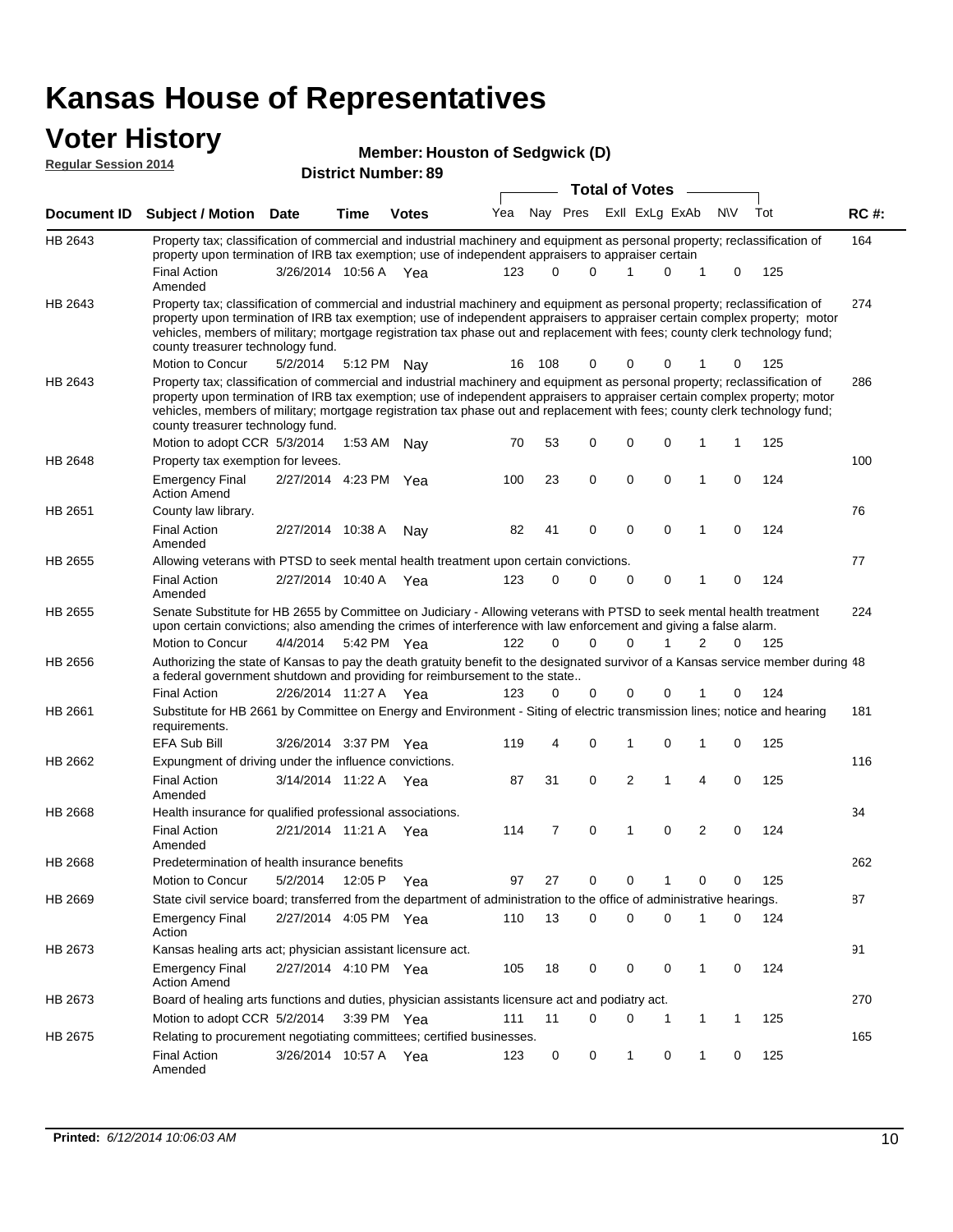## **Voter History**

**Regular Session 2014**

#### **Member: Houston of Sedgwick (D)**

| noguidi ocoololi 4014 |                                                                                                                                                                                                                                                                                               |                                                                                                                |             | <b>District Number: 89</b> |     |    |                         |                       |  |   |               |     |             |
|-----------------------|-----------------------------------------------------------------------------------------------------------------------------------------------------------------------------------------------------------------------------------------------------------------------------------------------|----------------------------------------------------------------------------------------------------------------|-------------|----------------------------|-----|----|-------------------------|-----------------------|--|---|---------------|-----|-------------|
|                       |                                                                                                                                                                                                                                                                                               |                                                                                                                |             |                            |     |    |                         | <b>Total of Votes</b> |  |   |               |     |             |
| <b>Document ID</b>    | Subject / Motion Date                                                                                                                                                                                                                                                                         |                                                                                                                | <b>Time</b> | <b>Votes</b>               | Yea |    | Nay Pres ExII ExLg ExAb |                       |  |   | N\V           | Tot | <b>RC#:</b> |
| HB 2681               | Substitute for HB2681 by Committee on Veterans, Military, and Homeland Security--Abolishing the Kansas commission on<br>veterans affairs; creating the Kansas commission on veterans affairs office within the executive branch of government.<br>Final Action Sub Bill 3/20/2014 11:18 A Yea |                                                                                                                |             |                            | 123 | 0  | $\Omega$                | 0                     |  | 1 | 1<br>$\Omega$ | 125 | 132         |
| HB 2681               | Substitute for HB2681 by Committee on Veterans, Military, and Homeland Security - Abolishing the Kansas commission on<br>veterans affairs; creating the Kansas commission on veterans affairs office within the executive branch of government.                                               |                                                                                                                |             |                            |     |    |                         |                       |  |   |               |     | 219         |
|                       | Motion to Concur                                                                                                                                                                                                                                                                              | 4/4/2014                                                                                                       | 11:41 A     | Yea                        | 122 | 0  | 0                       | 1                     |  | 1 | 0<br>1        | 125 |             |
| HB 2684               | Allocating moneys from driver's license fees to the judicial branch nonjudicial salary adjustment fund.                                                                                                                                                                                       |                                                                                                                |             |                            |     |    |                         |                       |  |   |               |     | 78          |
|                       | <b>Final Action</b>                                                                                                                                                                                                                                                                           | 2/27/2014 10:41 A                                                                                              |             | Yea                        | 93  | 30 | 0                       | $\Omega$              |  | 0 | 1<br>0        | 124 |             |
| HB 2687               | Unclaimed property act and hearings.                                                                                                                                                                                                                                                          |                                                                                                                |             |                            |     |    |                         |                       |  |   |               |     | 59          |
|                       | 0<br>0<br><b>Final Action</b><br>2/26/2014 11:44 A<br>119<br>4<br>0<br>0<br>124<br>Yea<br>1                                                                                                                                                                                                   |                                                                                                                |             |                            |     |    |                         |                       |  |   |               |     |             |
| HB 2687               |                                                                                                                                                                                                                                                                                               | Unclaimed property act and hearings.                                                                           |             |                            |     |    |                         |                       |  |   |               |     | 251         |
|                       | Motion to Concur                                                                                                                                                                                                                                                                              | 5/1/2014                                                                                                       | 1:56 PM     | Yea                        | 125 | 0  | $\mathbf 0$             | 0                     |  | 0 | 0<br>0        | 125 |             |
| HB 2689               | Amending which convictions are counted for driving while license canceled, suspended or revoked.                                                                                                                                                                                              |                                                                                                                |             |                            |     |    |                         |                       |  |   |               |     | 231         |
|                       | <b>Final Action</b><br>Amended                                                                                                                                                                                                                                                                | 4/5/2014                                                                                                       | 10:23 A     | Yea                        | 121 | 0  | 0                       | $\Omega$              |  | 0 | 0<br>4        | 125 |             |
| HB 2693               | Providing for testing by community colleges for commercial driver's licenses and allowing temporary commercial driver's<br>license holders the ability to drive class A commercial vehicles.                                                                                                  |                                                                                                                |             |                            |     |    |                         |                       |  |   |               |     |             |
|                       | <b>Emergency Final</b><br><b>Action Amend</b>                                                                                                                                                                                                                                                 | 2/27/2014 4:28 PM Yea                                                                                          |             |                            | 123 | 0  | $\Omega$                | 0                     |  | 0 | 0<br>1        | 124 |             |
| HB 2693               | Senate Substitute for HB 2693 by Committee on Transportation - Providing for testing by community colleges for commercial 255<br>driver's licenses; entities serving as driver's licenses examiners.                                                                                          |                                                                                                                |             |                            |     |    |                         |                       |  |   |               |     |             |
|                       | Motion to adopt CCR 5/1/2014 4:42 PM Yea                                                                                                                                                                                                                                                      |                                                                                                                |             |                            | 125 | 0  | 0                       | 0                     |  | 0 | 0<br>0        | 125 |             |
| HB 2715               | Farm machinery and equipment annual highway permits, commercial drivers' license.                                                                                                                                                                                                             |                                                                                                                |             |                            |     |    |                         |                       |  |   |               |     | 98          |
|                       | <b>Emergency Final</b><br><b>Action Amend</b>                                                                                                                                                                                                                                                 | 2/27/2014 4:21 PM Yea                                                                                          |             |                            | 123 | 0  | 0                       | 0                     |  | 0 | 1<br>0        | 124 |             |
| HB 2717               |                                                                                                                                                                                                                                                                                               | Registration of operators of assisted living, residential health care, home plus or adult day care facilities. |             |                            |     |    |                         |                       |  |   |               |     | 175         |
|                       | <b>Emergency Final</b><br><b>Action Amend</b>                                                                                                                                                                                                                                                 | 3/26/2014 3:29 PM Yea                                                                                          |             |                            | 114 | 9  | 0                       | 1                     |  | 0 | 1<br>0        | 125 |             |
| HB 2721               | Substitute for Substitute for HB 2721 by Committee on Commerce, Labor and Economic Development †Enacting the<br>business entity standard treatment act.                                                                                                                                       |                                                                                                                |             |                            |     |    |                         |                       |  |   |               |     | 117         |
|                       | Final Action Sub Bill 3/14/2014 11:23 A Yea                                                                                                                                                                                                                                                   |                                                                                                                |             |                            | 118 | 0  | 0                       | 2                     |  |   | 0             | 125 |             |
| HB 2721               | Substitute for Substitute for HB 2721 by Committee on Commerce, Labor and Economic Development - Enacting the business 273<br>entity standard treatment act.                                                                                                                                  |                                                                                                                |             |                            |     |    |                         |                       |  |   |               |     |             |
|                       | Motion to Concur                                                                                                                                                                                                                                                                              | 5/2/2014                                                                                                       | 3:59 PM     | Yea                        | 122 | 0  | 0                       | 0                     |  | 1 | 1<br>1        | 125 |             |
| HB 2724               | Uniform commercial driver's license act; definition of tank vehicle.<br><b>Emergency Final</b>                                                                                                                                                                                                | 2/27/2014 4:22 PM Yea                                                                                          |             |                            | 122 | 1  | 0                       | 0                     |  | 0 | 0<br>1        | 124 | 99          |
| HB 2727               | Action<br>Expiration of license plates and placards for individuals with disability.                                                                                                                                                                                                          |                                                                                                                |             |                            |     |    |                         |                       |  |   |               |     | 88          |
|                       | <b>Emergency Final</b><br>Action                                                                                                                                                                                                                                                              | 2/27/2014 4:06 PM Yea                                                                                          |             |                            | 123 | 0  | 0                       | 0                     |  | 0 | 1<br>0        | 124 |             |
| HB 2728               | Permits for the operation of salvage vehicles no longer required to be prepared in triplicate.                                                                                                                                                                                                |                                                                                                                |             |                            |     |    |                         |                       |  |   |               |     | 89          |
|                       | <b>Emergency Final</b><br>Action                                                                                                                                                                                                                                                              | 2/27/2014 4:07 PM Yea                                                                                          |             |                            | 122 | 1  | 0                       | $\Omega$              |  | 0 | 0<br>1        | 124 |             |
| HB 2728               | Permits for the operation of salvage vehicles no longer required to be prepared in triplicate.                                                                                                                                                                                                |                                                                                                                |             |                            |     |    |                         |                       |  |   |               |     | 192         |
|                       | Motion to Concur                                                                                                                                                                                                                                                                              | 3/31/2014 11:43 A Yea                                                                                          |             |                            | 122 | 0  | 0                       | $\mathbf 1$           |  | 0 | 2<br>0        | 125 |             |
| HB 2732               | Sales tax authority for Rooks county for constructing or remodeling a jail facility.                                                                                                                                                                                                          |                                                                                                                |             |                            |     |    |                         |                       |  |   |               |     | 232         |
|                       | <b>Final Action</b>                                                                                                                                                                                                                                                                           | 4/5/2014                                                                                                       |             | 10:24 A Yea                | 121 | 0  | 0                       | 0                     |  | 0 | 0<br>4        | 125 |             |
| HB 2744               | Insurance; coverage for autism spectrum disorder.                                                                                                                                                                                                                                             |                                                                                                                |             |                            |     |    |                         |                       |  |   |               |     | 137         |
|                       | <b>Final Action</b><br>Amended                                                                                                                                                                                                                                                                | 3/21/2014 10:14 A Yea                                                                                          |             |                            | 114 | 3  | 0                       | 0                     |  | 1 | 6<br>1        | 125 |             |
| HB 2745               | Tax lien on property voluntarily transferred.                                                                                                                                                                                                                                                 |                                                                                                                |             |                            |     |    |                         |                       |  |   |               |     | 166         |
|                       | <b>Final Action</b>                                                                                                                                                                                                                                                                           | 3/26/2014 10:58 A                                                                                              |             | Yea                        | 123 | 0  | 0                       | $\mathbf{1}$          |  | 0 | 1<br>0        | 125 |             |
|                       | Printed: 6/12/2014 10:06:03 AM                                                                                                                                                                                                                                                                |                                                                                                                |             |                            |     |    |                         |                       |  |   |               |     | 11          |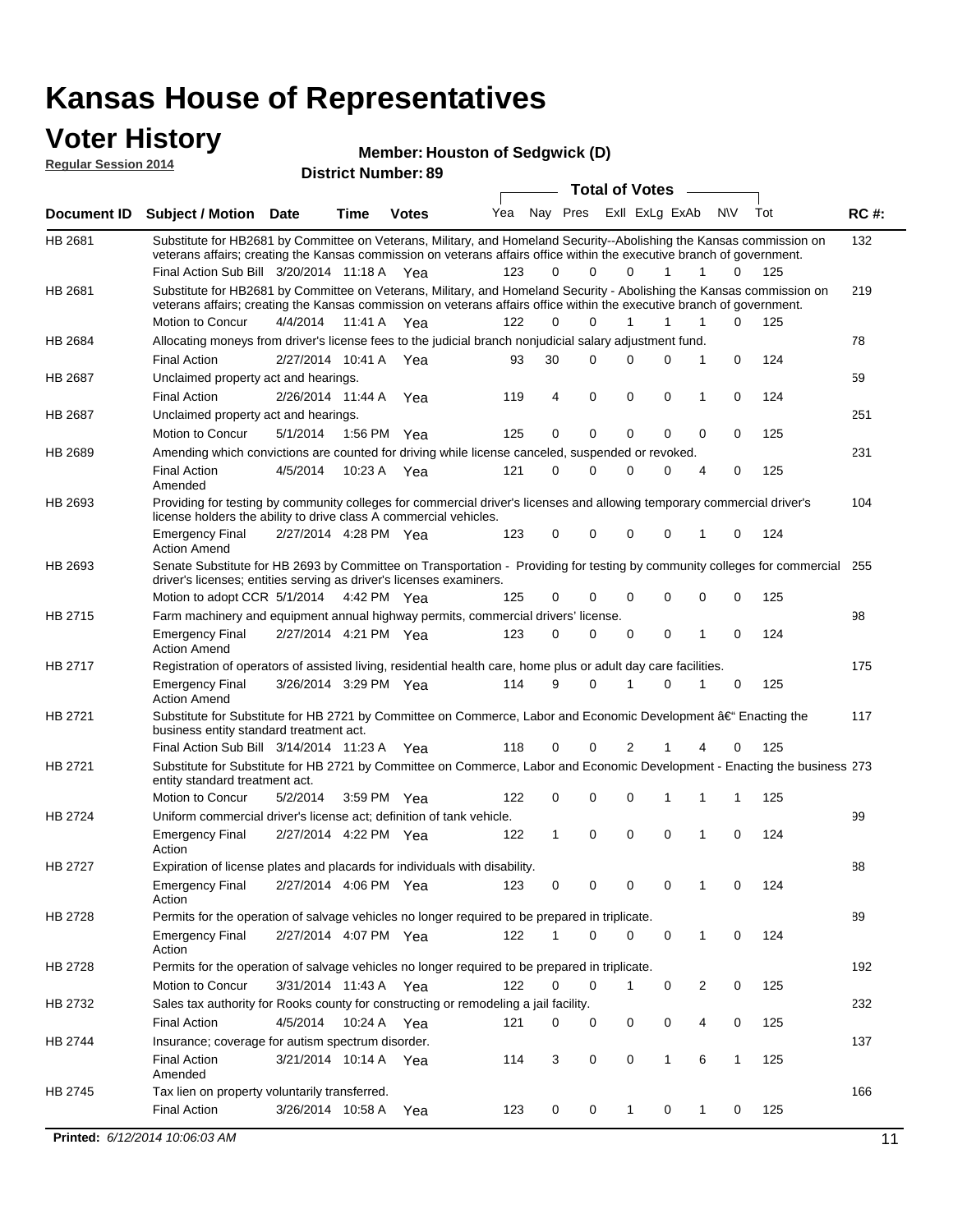## **Voter History**

**Regular Session 2014**

#### **Member: Houston of Sedgwick (D)**

|                 |                                                                                                                                                                                                                                      |                       |             |              |     | <b>Total of Votes</b> |          |   |                |             |                          |             |     |             |  |  |  |  |  |  |
|-----------------|--------------------------------------------------------------------------------------------------------------------------------------------------------------------------------------------------------------------------------------|-----------------------|-------------|--------------|-----|-----------------------|----------|---|----------------|-------------|--------------------------|-------------|-----|-------------|--|--|--|--|--|--|
| Document ID     | <b>Subject / Motion Date</b>                                                                                                                                                                                                         |                       | Time        | <b>Votes</b> | Yea | Nay Pres              |          |   | Exll ExLg ExAb |             |                          | <b>NV</b>   | Tot | <b>RC#:</b> |  |  |  |  |  |  |
| HB 2755         | Repealing the sunset on the Kansas taxpayer transparency act.                                                                                                                                                                        |                       |             |              |     |                       |          |   |                |             |                          |             |     | 140         |  |  |  |  |  |  |
|                 | <b>Final Action</b>                                                                                                                                                                                                                  | 3/24/2014 10:13 A     |             | Yea          | 122 | 0                     | 0        |   | 0              | 0           | 3                        | 0           | 125 |             |  |  |  |  |  |  |
| HB 2767         | State child death review board.                                                                                                                                                                                                      |                       |             |              |     |                       |          |   |                |             |                          |             |     | 167         |  |  |  |  |  |  |
|                 | <b>Final Action</b><br>Amended                                                                                                                                                                                                       | 3/26/2014 10:59 A     |             | Yea          | 123 | 0                     | 0        | 1 |                | $\mathbf 0$ | 1                        | 0           | 125 |             |  |  |  |  |  |  |
| <b>HCR 5029</b> | Urging the Kansas bureau of investigation to establish a blue alert system for the state of Kansas.                                                                                                                                  |                       |             |              |     |                       |          |   |                |             |                          |             |     | 95          |  |  |  |  |  |  |
|                 | <b>Emergency Final</b><br><b>Action Amend</b>                                                                                                                                                                                        | 2/27/2014 4:15 PM Yea |             |              | 121 | $\overline{2}$        | 0        |   | 0              | $\mathbf 0$ | 1                        | 0           | 124 |             |  |  |  |  |  |  |
| <b>HCR 5031</b> | Urging Congress to provide for the prompt payment of disability compensation to U.S. Veterans.                                                                                                                                       |                       |             |              |     |                       |          |   |                |             |                          |             |     | 125         |  |  |  |  |  |  |
|                 | <b>Final Action</b>                                                                                                                                                                                                                  | 3/19/2014 11:21 A     |             | Yea          | 122 | $\Omega$              | 0        |   | 0              | 1           | 2                        | 0           | 125 |             |  |  |  |  |  |  |
| HR 6049         | Resolution encouraging the creation of a Kansas plan for comprehensive treatment of chronic obstruction pulmonary<br>disease.                                                                                                        |                       |             |              |     |                       |          |   |                |             |                          |             |     | 109         |  |  |  |  |  |  |
|                 | <b>Emergency Final</b><br><b>Action Amend</b>                                                                                                                                                                                        | 3/6/2014              | 11:24 A     | Yea          | 120 | 0                     | 0        |   | 2              | 1           | $\overline{2}$           | $\mathbf 0$ | 125 |             |  |  |  |  |  |  |
| HR 6063         | Urging the President to extend the qualifications for the Women's Army Corps Service Medal.                                                                                                                                          |                       |             |              |     |                       |          |   |                |             |                          |             | 143 |             |  |  |  |  |  |  |
|                 | <b>Final Action</b>                                                                                                                                                                                                                  | 3/25/2014 10:11 A Yea |             |              | 123 | $\Omega$              | $\Omega$ |   | 1              | $\Omega$    | $\mathbf{1}$<br>125<br>0 |             |     |             |  |  |  |  |  |  |
| SB 40           | House Substitute for SB 40 by Committee on Corrections and Juvenile Justice †Secretary of corrections; including juvenile<br>offenders in the prison made goods act; authorizing use of correctional industries funds for payment of |                       |             |              |     |                       |          |   |                |             |                          |             | 123 |             |  |  |  |  |  |  |
|                 | Final Action Sub Bill 3/17/2014 11:23 A Yea                                                                                                                                                                                          |                       |             |              | 123 | 0                     | 0        |   | 0              | $\Omega$    | 2                        | $\mathbf 0$ | 125 |             |  |  |  |  |  |  |
| <b>SB 54</b>    | Medical assistance recovery program; rules and regulations.                                                                                                                                                                          |                       |             |              |     |                       |          |   |                |             |                          |             |     | 174         |  |  |  |  |  |  |
|                 | <b>Emergency Final</b><br><b>Action Amend</b>                                                                                                                                                                                        | 3/26/2014 3:28 PM Yea |             |              | 95  | 28                    | 0        | 1 |                | $\mathbf 0$ | 1                        | 0           | 125 |             |  |  |  |  |  |  |
| <b>SB 54</b>    | Amendments to statutes regulating abortions.                                                                                                                                                                                         |                       |             |              |     |                       |          |   |                |             |                          |             |     | 214         |  |  |  |  |  |  |
|                 | Motion to Adopt CCR 4/4/2014                                                                                                                                                                                                         |                       | 9:59 AM Nay |              | 112 | 11                    | 0        | 1 |                | 0           | 1                        | 0           | 125 |             |  |  |  |  |  |  |
| SB 63           | State use law; purchases by municipalities; committee sunset date and chairperson selection.                                                                                                                                         |                       |             |              |     |                       |          |   |                |             |                          | 280         |     |             |  |  |  |  |  |  |
|                 | Motion to adopt CCR 5/2/2014                                                                                                                                                                                                         |                       | 8:52 PM Yea |              | 124 | 0                     | 0        |   | 0              | 0           | 1                        | 0           | 125 |             |  |  |  |  |  |  |
| SB 99           | Lobbyists defined.                                                                                                                                                                                                                   |                       |             |              |     |                       |          |   |                |             |                          |             |     | 184         |  |  |  |  |  |  |
|                 | <b>Emergency Final</b><br>Action                                                                                                                                                                                                     | 3/26/2014 3:41 PM Yea |             |              | 117 | 6                     | 0        | 1 |                | $\mathbf 0$ | 1                        | 0           | 125 |             |  |  |  |  |  |  |
| SB 147          | House Substitute for SB 147 by Committee on Agriculture and Natural Resources †Amending the powers and duties of the 133<br>Kansas department of agriculture division of conservation and the state conservation commission.         |                       |             |              |     |                       |          |   |                |             |                          |             |     |             |  |  |  |  |  |  |
|                 | Final Action Sub Bill 3/20/2014 11:19 A Yea<br>Amended                                                                                                                                                                               |                       |             |              | 123 | 0                     | 0        |   | 0              | 1           | 1                        | 0           | 125 |             |  |  |  |  |  |  |
| <b>SB 218</b>   | House Substitute for SB 218 by Committee on Appropriations-Education; relating to the financing and instruction thereof;                                                                                                             |                       |             |              |     |                       |          |   |                |             |                          |             |     | 226         |  |  |  |  |  |  |
|                 | making and concerning appropriations for the fiscal years ending June 30, 2014, and June 30, 2015, for certain agencies.<br>Final Action Sub Bill 4/4/2014 6:17 PM Yea                                                               |                       |             |              | 91  | 31                    | 0        |   | 0              | 1           | 2                        | $\Omega$    | 125 |             |  |  |  |  |  |  |
|                 | Amended                                                                                                                                                                                                                              |                       |             |              |     |                       |          |   |                |             |                          |             |     |             |  |  |  |  |  |  |
| <b>SB 218</b>   | House Substitute for SB 218 by Committee on Appropriations-Education; relating to the financing and instruction thereof;                                                                                                             |                       |             |              |     |                       |          |   |                |             |                          |             |     | 237         |  |  |  |  |  |  |
|                 | making and concerning appropriations for the fiscal years ending June 30, 2014, and June 30, 2015, for certain agencies.                                                                                                             |                       |             |              |     |                       |          |   |                |             |                          |             |     |             |  |  |  |  |  |  |
|                 | Sub Motion to Adopt 4/6/2014 12:51 A Nay                                                                                                                                                                                             |                       |             |              | 55  | 67                    | 0        |   | 0              | 0           | 3                        | 0           | 125 |             |  |  |  |  |  |  |
| SB 231          | <b>CCR</b><br>House Substitute for SB 231 â€' Concerning valuation and appeals; renaming the state court of tax appeals; timing of<br>decisions.                                                                                     |                       |             |              |     |                       |          |   |                |             |                          |             |     | 134         |  |  |  |  |  |  |
|                 | Final Action Sub Bill 3/20/2014 11:21 A Yea                                                                                                                                                                                          |                       |             |              | 123 | 0                     | 0        |   | 0              | 1           | 1                        | 0           | 125 |             |  |  |  |  |  |  |
|                 | Amended                                                                                                                                                                                                                              |                       |             |              |     |                       |          |   |                |             |                          |             |     |             |  |  |  |  |  |  |
| SB 231          | House Substitute for SB 231 - Concerning valuation and appeals; renaming the state court of tax appeals; timing of<br>decisions                                                                                                      |                       |             |              |     |                       |          |   |                |             |                          |             |     | 281         |  |  |  |  |  |  |
|                 | Motion to Adopt CCR 5/2/2014 8:56 PM Yea                                                                                                                                                                                             |                       |             |              | 124 | 0                     | 0        |   | 0              | $\mathbf 0$ | 1                        | 0           | 125 |             |  |  |  |  |  |  |
| SB 245          | House Substitute for SB 245 by Committee on Appropriations - Appropriations for FY 2014, FY 2015, and FY 2016 for the<br>department of corrections; capital improvement projects.                                                    |                       |             |              |     |                       |          |   |                |             |                          |             |     | 13          |  |  |  |  |  |  |
|                 | Final Action Sub Bill 2/13/2014 11:34 A<br>Amended                                                                                                                                                                                   |                       |             | Nav          | 79  | 41                    | 0        |   | 3              | 0           | 1                        | 0           | 124 |             |  |  |  |  |  |  |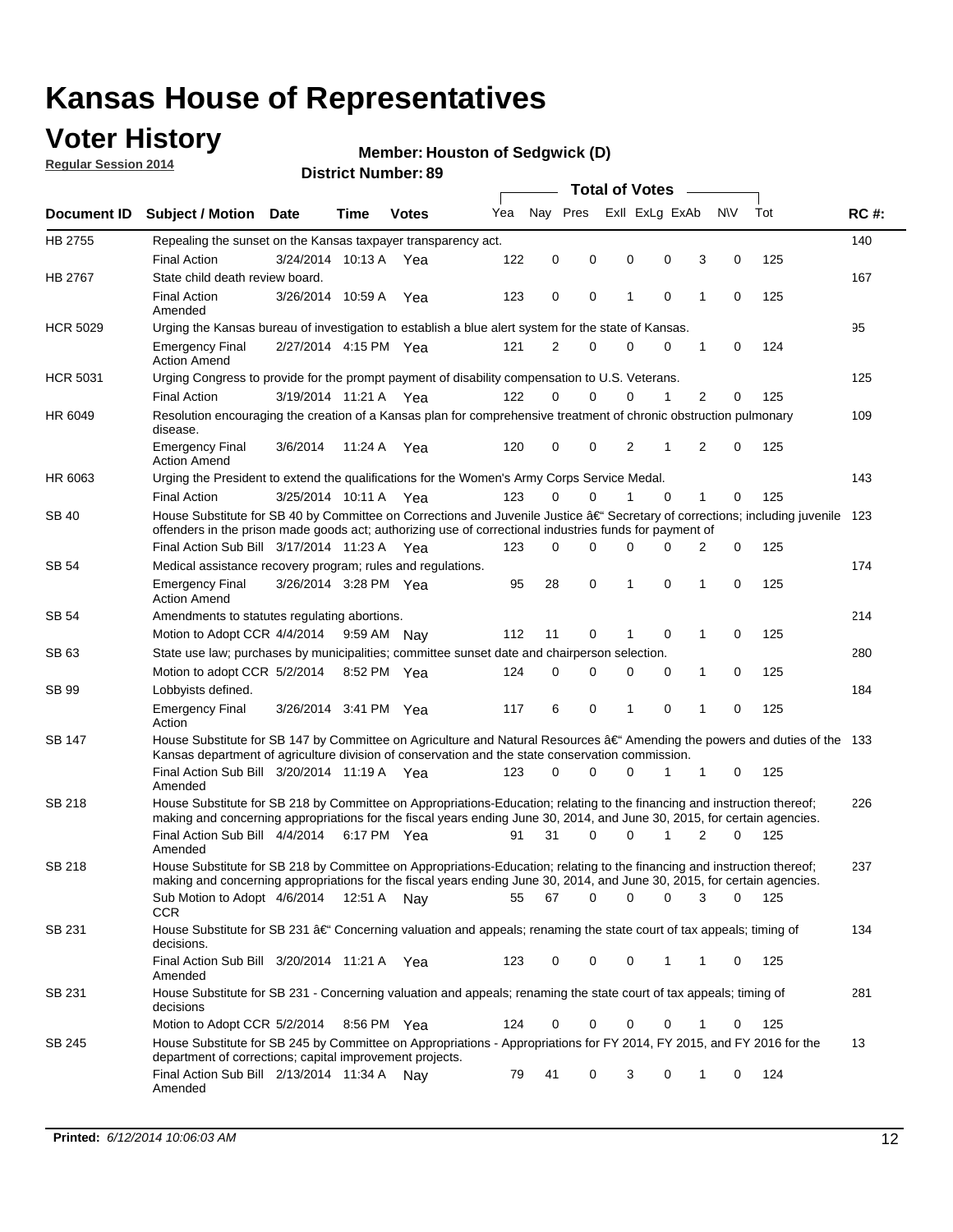### **Voter History**

#### **Member: Houston of Sedgwick (D)**

**Regular Session 2014**

|               |                                                                                                                                                                                                                                                                                                                                                                                                                                                                                                                                                                                                                                                                                                                                                                               |                       |      |                       |     |          |          | <b>Total of Votes</b> |              |                |             |     |             |  |  |  |  |
|---------------|-------------------------------------------------------------------------------------------------------------------------------------------------------------------------------------------------------------------------------------------------------------------------------------------------------------------------------------------------------------------------------------------------------------------------------------------------------------------------------------------------------------------------------------------------------------------------------------------------------------------------------------------------------------------------------------------------------------------------------------------------------------------------------|-----------------------|------|-----------------------|-----|----------|----------|-----------------------|--------------|----------------|-------------|-----|-------------|--|--|--|--|
|               | Document ID Subject / Motion Date                                                                                                                                                                                                                                                                                                                                                                                                                                                                                                                                                                                                                                                                                                                                             |                       | Time | <b>Votes</b>          | Yea | Nay Pres |          | Exll ExLg ExAb        |              |                | <b>NV</b>   | Tot | <b>RC#:</b> |  |  |  |  |
| <b>SB 245</b> | House Substitute for SB 245 by Committee on Appropriations - Education funding; relating to mineral production; creating the<br>mineral production education fund, crediting 20% of remainder from oil and gas tax into such fund, moneys expended on<br>education; abolishing the oil and gas valuation depletion trust fund; allowing the counties to retain funds already in such<br>county's oil and gas valuation depletion trust fund; concerning school financing sources; proceeds from the tax levied by a<br>school district under authority of K.S.A. 2013 Supp. 72-6431, remitted to the state treasury to the credit of the state school<br>district finance fund not to the district's general fund; making and concerning appropriations for fiscal year 2017. |                       |      |                       |     |          |          |                       |              |                |             |     | 258         |  |  |  |  |
|               | Motion to adopt CCR 5/1/2014 5:06 PM Nay                                                                                                                                                                                                                                                                                                                                                                                                                                                                                                                                                                                                                                                                                                                                      |                       |      |                       | 88  | 37       | $\Omega$ | 0                     | 0            | 0              | 0           | 125 |             |  |  |  |  |
| <b>SB 248</b> | Victim notification prior to release of certain inmates.                                                                                                                                                                                                                                                                                                                                                                                                                                                                                                                                                                                                                                                                                                                      |                       |      |                       |     |          |          |                       |              |                |             |     | 119         |  |  |  |  |
|               | <b>Final Action</b>                                                                                                                                                                                                                                                                                                                                                                                                                                                                                                                                                                                                                                                                                                                                                           | 3/17/2014 11:18 A Yea |      |                       | 122 | 0        | 0        | 0                     | 0            | 2              | 1           | 125 |             |  |  |  |  |
| SB 254        | Medical assistance recovery program; rules and regulations.                                                                                                                                                                                                                                                                                                                                                                                                                                                                                                                                                                                                                                                                                                                   |                       |      |                       |     |          |          |                       |              |                |             |     | 179         |  |  |  |  |
|               | <b>Emergency Final</b><br>Action                                                                                                                                                                                                                                                                                                                                                                                                                                                                                                                                                                                                                                                                                                                                              | 3/26/2014 3:34 PM Yea |      |                       | 123 | 0        | 0        | $\mathbf{1}$          | 0            | 1              | 0           | 125 |             |  |  |  |  |
| SB 256        | Attorney general; costs in criminal appeals.                                                                                                                                                                                                                                                                                                                                                                                                                                                                                                                                                                                                                                                                                                                                  |                       |      |                       |     |          |          |                       |              |                |             |     | 147         |  |  |  |  |
|               | <b>Final Action</b><br>Amended                                                                                                                                                                                                                                                                                                                                                                                                                                                                                                                                                                                                                                                                                                                                                | 3/25/2014 10:16 A     |      | Yea                   | 119 | 4        | 0        | 1                     | 0            | 1              | 0           | 125 |             |  |  |  |  |
| SB 256        | Amending the crime of mistreatment of a dependent adult; creating the crime of mistreatment of an elder person; amending<br>the crime of unlawful sexual relations; amending provisions relating to appearance bonds and surety regulation; amending<br>violations of the Kansas racketeer influenced and corrupt organization act; also concerning the attorney general, costs in<br>criminal appeals.                                                                                                                                                                                                                                                                                                                                                                       |                       |      |                       |     |          |          |                       |              |                |             |     | 236         |  |  |  |  |
|               | Motion to Adopt CCR 4/5/2014                                                                                                                                                                                                                                                                                                                                                                                                                                                                                                                                                                                                                                                                                                                                                  |                       |      | 6:52 PM Yea           | 118 | 4        | 0        | 0                     | 0            | 3              | 0           | 125 |             |  |  |  |  |
| SB 258        | Amending the juvenile statute of limitations to match adult time limitations for sex crimes.                                                                                                                                                                                                                                                                                                                                                                                                                                                                                                                                                                                                                                                                                  |                       |      |                       |     |          |          |                       |              |                |             |     | 135         |  |  |  |  |
|               | <b>Final Action</b><br>Amended                                                                                                                                                                                                                                                                                                                                                                                                                                                                                                                                                                                                                                                                                                                                                | 3/20/2014 11:21 A Yea |      |                       | 123 | 0        | 0        | 0                     | $\mathbf{1}$ | 1              | 0           | 125 |             |  |  |  |  |
| SB 258        | Relating to issuance of certificates of birth resulting in stillbirth.                                                                                                                                                                                                                                                                                                                                                                                                                                                                                                                                                                                                                                                                                                        |                       |      |                       |     |          |          |                       |              |                |             |     | 259         |  |  |  |  |
|               | Motion to Adopt CCR 5/1/2014                                                                                                                                                                                                                                                                                                                                                                                                                                                                                                                                                                                                                                                                                                                                                  |                       |      | 5:12 PM Yea           | 121 | 4        | 0        | 0                     | $\mathbf 0$  | 0              | 0           | 125 |             |  |  |  |  |
| SB 263        | Establishing the military funeral honors fund under the adjutant general's office.                                                                                                                                                                                                                                                                                                                                                                                                                                                                                                                                                                                                                                                                                            |                       |      |                       |     |          |          |                       |              |                |             |     | 148         |  |  |  |  |
|               | <b>Final Action</b><br>Amended                                                                                                                                                                                                                                                                                                                                                                                                                                                                                                                                                                                                                                                                                                                                                | 3/25/2014 10:17 A Yea |      |                       | 123 | 0        | 0        | 1                     | 0            | 1              | 0           | 125 |             |  |  |  |  |
| SB 263        | Veterans and military matters; military honors fund; death gratuity; disabled veterans preference, state jobs and contracts;<br>schools on military reservations, funding.                                                                                                                                                                                                                                                                                                                                                                                                                                                                                                                                                                                                    |                       |      |                       |     |          |          |                       |              |                |             |     | 256         |  |  |  |  |
|               | Motion to adopt CCR 5/1/2014                                                                                                                                                                                                                                                                                                                                                                                                                                                                                                                                                                                                                                                                                                                                                  |                       |      | 4:47 PM Yea           | 124 | 0        | 0        | 0                     | $\mathbf 0$  | 0              | 1           | 125 |             |  |  |  |  |
| SB 265        | Income definition for Homestead Refund eligibility.                                                                                                                                                                                                                                                                                                                                                                                                                                                                                                                                                                                                                                                                                                                           |                       |      |                       |     |          |          |                       |              |                |             |     | 113         |  |  |  |  |
|               | <b>Final Action</b><br>Amended                                                                                                                                                                                                                                                                                                                                                                                                                                                                                                                                                                                                                                                                                                                                                | 3/13/2014 11:23 A Yea |      |                       | 121 | 0        | 0        | 1                     | 1            | $\overline{2}$ | $\mathbf 0$ | 125 |             |  |  |  |  |
| SB 265        | Definition of income for homestead refund and SAFESR eligibility; income tax credits for adoption expenses and expenses to<br>make dwelling or facility accessible to persons with a disability; income tax deductions, self-employment taxes, expenses<br>related to organ donations, net gain on the sale of certain livestock; withholding, non-resident pass-through entity income;<br>Kansas taxpayer transparency act, sunset; sales tax exemptions.<br>Motion to Adopt CCR 4/4/2014 6:29 PM Yea                                                                                                                                                                                                                                                                        |                       |      |                       | 122 | 0        | 0        | 0                     | 1            | 2              | 0           | 125 | 227         |  |  |  |  |
| SB 266        | Mineral severance tax return file date.                                                                                                                                                                                                                                                                                                                                                                                                                                                                                                                                                                                                                                                                                                                                       |                       |      |                       |     |          |          |                       |              |                |             |     | 114         |  |  |  |  |
|               | <b>Final Action</b>                                                                                                                                                                                                                                                                                                                                                                                                                                                                                                                                                                                                                                                                                                                                                           | 3/13/2014 11:24 A Yea |      |                       | 121 | 0        | 0        | 1                     | 1            | 2              | 0           | 125 |             |  |  |  |  |
| SB 266        | Amended<br>Severance tax return and payment dates; sales tax authority for Rooks county; property tax exemptions for certain donations<br>of land to the state and for amateur-built aircraft; sales tax exemptions for surface mining equipment and certain charitable<br>organizations.                                                                                                                                                                                                                                                                                                                                                                                                                                                                                     |                       |      |                       |     |          |          |                       |              |                |             |     | 266         |  |  |  |  |
|               | Motion to Adopt CCR 5/2/2014                                                                                                                                                                                                                                                                                                                                                                                                                                                                                                                                                                                                                                                                                                                                                  |                       |      | $3:19 \text{ PM}$ Yea | 122 | 1        | 0        | 0                     | 1            | 1              | 0           | 125 |             |  |  |  |  |
| SB 267        | Insurance; excluding real estate from acceptable security deposits with the commissioner and requiring original handwritten<br>signatures on deposit forms.                                                                                                                                                                                                                                                                                                                                                                                                                                                                                                                                                                                                                   |                       |      |                       |     |          |          |                       |              |                |             |     | 144         |  |  |  |  |
|               | <b>Final Action</b>                                                                                                                                                                                                                                                                                                                                                                                                                                                                                                                                                                                                                                                                                                                                                           | 3/25/2014 10:12 A Yea |      |                       | 123 | 0        | 0        | 1                     | 0            | 1              | 0           | 125 |             |  |  |  |  |
| SB 268        | Insurance; Risk-based capital requirements.                                                                                                                                                                                                                                                                                                                                                                                                                                                                                                                                                                                                                                                                                                                                   |                       |      |                       |     |          |          |                       |              |                |             |     | 145         |  |  |  |  |
|               | <b>Final Action</b>                                                                                                                                                                                                                                                                                                                                                                                                                                                                                                                                                                                                                                                                                                                                                           | 3/25/2014 10:13 A     |      | Yea                   | 123 | 0        | 0        | $\mathbf{1}$          | 0            | 1              | 0           | 125 |             |  |  |  |  |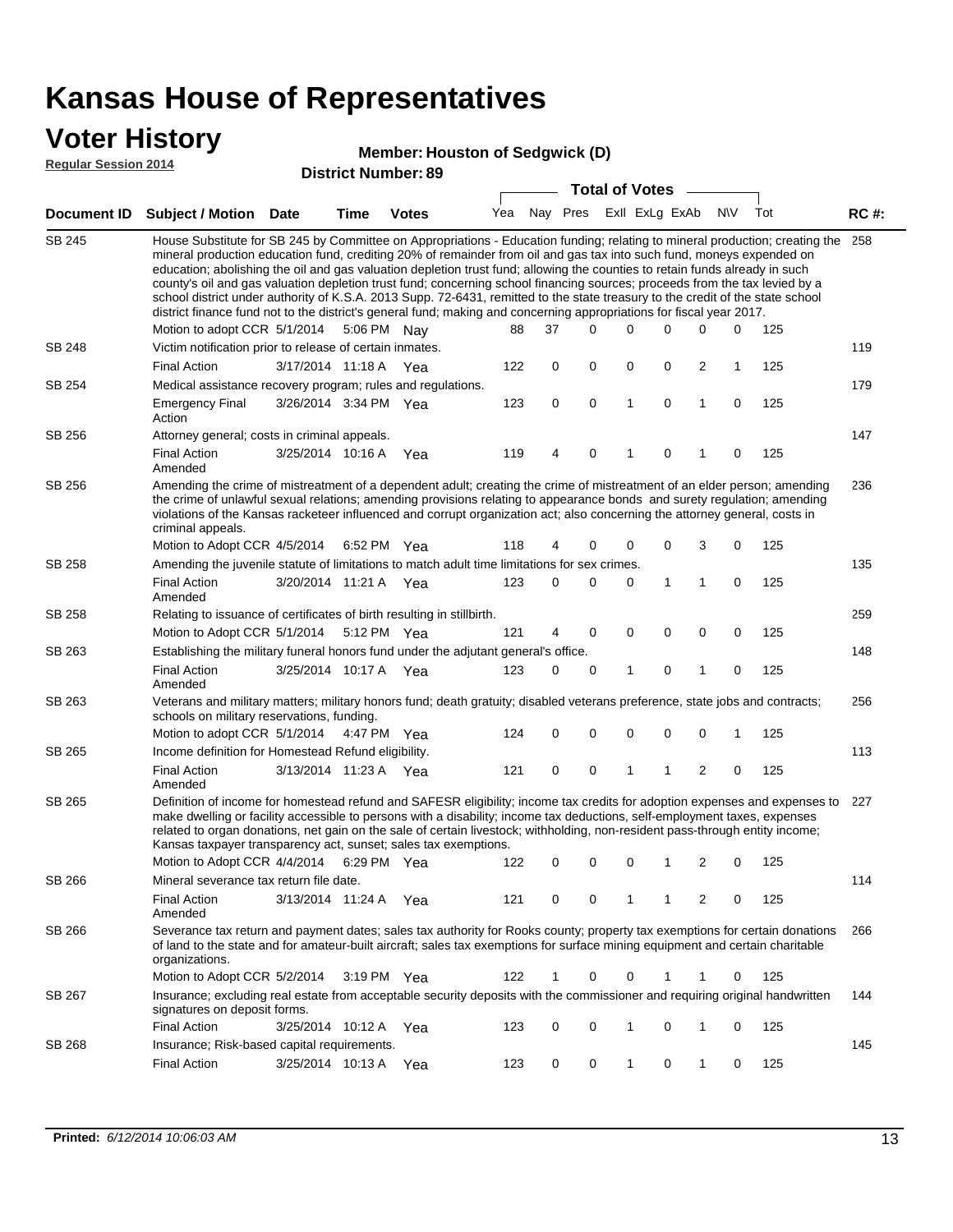## **Voter History**

**Regular Session 2014**

#### **Member: Houston of Sedgwick (D)**

|               |                                                                                                                                                                                    |                       |             |              |     | <b>Total of Votes</b> |          |  |                |              |   |             |     |             |
|---------------|------------------------------------------------------------------------------------------------------------------------------------------------------------------------------------|-----------------------|-------------|--------------|-----|-----------------------|----------|--|----------------|--------------|---|-------------|-----|-------------|
| Document ID   | <b>Subject / Motion</b>                                                                                                                                                            | <b>Date</b>           | Time        | <b>Votes</b> | Yea | Nay Pres              |          |  | Exll ExLg ExAb |              |   | <b>NV</b>   | Tot | <b>RC#:</b> |
| SB 271        | Amending the Kansas medicaid fraud control act.                                                                                                                                    |                       |             |              |     |                       |          |  |                |              |   |             |     | 176         |
|               | <b>Emergency Final</b><br><b>Action Amend</b>                                                                                                                                      | 3/26/2014 3:30 PM Yea |             |              | 123 | 0                     | 0        |  | 1              | $\mathbf 0$  | 1 | $\mathbf 0$ | 125 |             |
| SB 271        | Amending the Kansas medicaid fraud control act.                                                                                                                                    |                       |             |              |     |                       |          |  |                |              |   |             |     | 228         |
|               | Motion to Adopt CCR 4/4/2014 6:33 PM Yea                                                                                                                                           |                       |             |              | 122 | 0                     | 0        |  | $\mathbf 0$    | 1            | 2 | $\mathbf 0$ | 125 |             |
| SB 272        | Eliminating the 3% limit on controlled shooting area acreage in a county.                                                                                                          |                       |             |              |     |                       |          |  |                |              |   |             |     | 149         |
|               | <b>Final Action</b>                                                                                                                                                                | 3/25/2014 10:19 A Yea |             |              | 123 | $\Omega$              | 0        |  | 1              | 0            | 1 | $\mathbf 0$ | 125 |             |
| SB 273        | House Substitute for SB 273 by Committee on Transportation †Commercial vehicles; regulation and registration thereof.                                                              |                       |             |              |     |                       |          |  |                |              |   |             |     | 168         |
|               | Final Action Sub Bill 3/26/2014 11:00 A Yea<br>Amended                                                                                                                             |                       |             |              | 122 | 1                     | 0        |  | 1              | 0            | 1 | 0           | 125 |             |
| SB 273        | Regulation of commercial motor vehicles; exemption from rules and regulations of the Kansas corporation commission.                                                                |                       |             |              |     |                       |          |  |                |              |   |             |     | 265         |
|               | Motion to Adopt CCR 5/2/2014                                                                                                                                                       |                       | 3:10 PM Nav |              | 101 | 22                    | 0        |  | 0              |              |   | 0           | 125 |             |
| SB 274        | Political action committees, legislative leadership.                                                                                                                               |                       |             |              |     |                       |          |  |                |              |   |             | 169 |             |
|               | <b>Final Action</b><br>Amended                                                                                                                                                     | 3/26/2014 11:01 A Nav |             |              | 108 | 15                    | 0        |  | 1              | 0            | 1 | 0           | 125 |             |
| <b>SB 278</b> | Establishing the state board of veterinary examiners within the animal health division of the Kansas department of agriculture<br>for a two-year period.                           |                       |             |              |     |                       |          |  |                |              |   |             |     | 127         |
|               | <b>Final Action</b>                                                                                                                                                                | 3/19/2014 11:24 A     |             | Yea          | 122 | 0                     | 0        |  | $\mathbf 0$    | 1            | 2 | 0           | 125 |             |
| SB 284        | Amending the Kansas 911 act.                                                                                                                                                       |                       |             |              |     |                       |          |  |                |              |   |             |     | 124         |
|               | <b>Final Action</b>                                                                                                                                                                | 3/17/2014 11:24 A     |             | Yea          | 121 | $\overline{2}$        | 0        |  | 0              | 0            | 2 | 0           | 125 |             |
| SB 285        | Optometrists; prohibition against limiting payment for covered services to insurance plan amounts.                                                                                 |                       |             |              |     |                       |          |  |                |              |   |             |     | 150         |
|               | <b>Final Action</b><br>Amended                                                                                                                                                     | 3/25/2014 10:20 A Yea |             |              | 123 | 0                     | 0        |  | 1              | 0            | 1 | 0           | 125 |             |
| SB 286        | Extending sunset date on certain agriculture fees from July 1, 2015, to July 1, 2019.                                                                                              |                       |             |              |     |                       |          |  |                |              |   |             |     | 151         |
|               | <b>Final Action</b><br>Amended                                                                                                                                                     | 3/25/2014 10:23 A     |             | Nav          | 76  | 47                    | 0        |  | 1              | 0            | 1 | $\mathbf 0$ | 125 |             |
| SB 286        | Agriculture; extending sunset date on certain agriculture fees from July 1, 2015, to July 1, 2018; national day of the cowboy;<br>establishing the local food and farm task force. |                       |             |              |     |                       |          |  |                |              |   |             |     | 264         |
|               | Motion to adopt CCR 5/2/2014 3:04 PM Yea                                                                                                                                           |                       |             |              | 102 | 21                    | 0        |  | 0              | 1            | 1 | 0           | 125 |             |
| SB 306        | Modernizing certain insurance laws to allow use of additional investments.                                                                                                         |                       |             |              |     |                       |          |  |                |              |   |             |     | 173         |
|               | Emergency Final<br>Action                                                                                                                                                          | 3/26/2014 3:26 PM Yea |             |              | 123 | 0                     | 0        |  | 1              | $\mathbf 0$  | 1 | $\mathbf 0$ | 125 |             |
| <b>SB 308</b> | Updating the Kansas no-call act.                                                                                                                                                   |                       |             |              |     |                       |          |  |                |              |   |             |     | 138         |
|               | <b>Final Action</b>                                                                                                                                                                | 3/21/2014 10:15 A     |             | Yea          | 117 | 0                     | 0        |  | 0              | $\mathbf{1}$ | 6 | 1           | 125 |             |
| SB 309        | Health insurance coverage for qualified professional associations.                                                                                                                 |                       |             |              |     |                       |          |  |                |              |   |             |     | 182         |
|               | <b>Emergency Final</b><br>Action                                                                                                                                                   | 3/26/2014 3:38 PM Yea |             |              | 122 | 1                     | 0        |  | $\mathbf{1}$   | 0            | 1 | $\Omega$    | 125 |             |
| SB 310        | Grand juries; crimes to consider; amendment of indictment.                                                                                                                         |                       |             |              |     |                       |          |  |                |              |   |             |     | 180         |
|               | <b>Emergency Final</b><br>Action                                                                                                                                                   | 3/26/2014 3:35 PM Yea |             |              | 122 | 1                     | 0        |  | 1              | 0            | 1 | 0           | 125 |             |
| SB 311        | Increasing the noneconomic damages cap and changing rules related to expert evidence.                                                                                              |                       |             |              |     |                       |          |  |                |              |   |             |     | 142         |
|               | <b>Final Action</b><br>Amended                                                                                                                                                     | 3/24/2014 10:17 A Yea |             |              | 119 | 3                     | $\Omega$ |  | 0              | 0            | 3 | 0           | 125 |             |
| SB 311        | Increasing the noneconomic damages cap, changing rules related to expert evidence and repealing statutes pertaining to<br>collateral source benefits.                              |                       |             |              |     |                       |          |  |                |              |   |             |     | 203         |
|               | Motion to adopt CCR 4/3/2014 6:15 PM Yea                                                                                                                                           |                       |             |              | 120 | 4                     | 0        |  | 0              | 0            | 1 | 0           | 125 |             |
| SB 321        | Return of premiums separate from notice of denial of coverage.                                                                                                                     |                       |             |              |     |                       |          |  |                |              |   |             |     | 146         |
|               | <b>Final Action</b>                                                                                                                                                                | 3/25/2014 10:15 A Yea |             |              | 123 | 0                     | 0        |  | $\mathbf{1}$   | 0            | 1 | 0           | 125 |             |
| SB 329        | Clarifying court orders relating to parents in juvenile offender cases.<br><b>Final Action</b><br>Amended                                                                          | 3/20/2014 11:23 A Yea |             |              | 123 | 0                     | 0        |  | 0              | $\mathbf{1}$ | 1 | 0           | 125 | 136         |
|               |                                                                                                                                                                                    |                       |             |              |     |                       |          |  |                |              |   |             |     |             |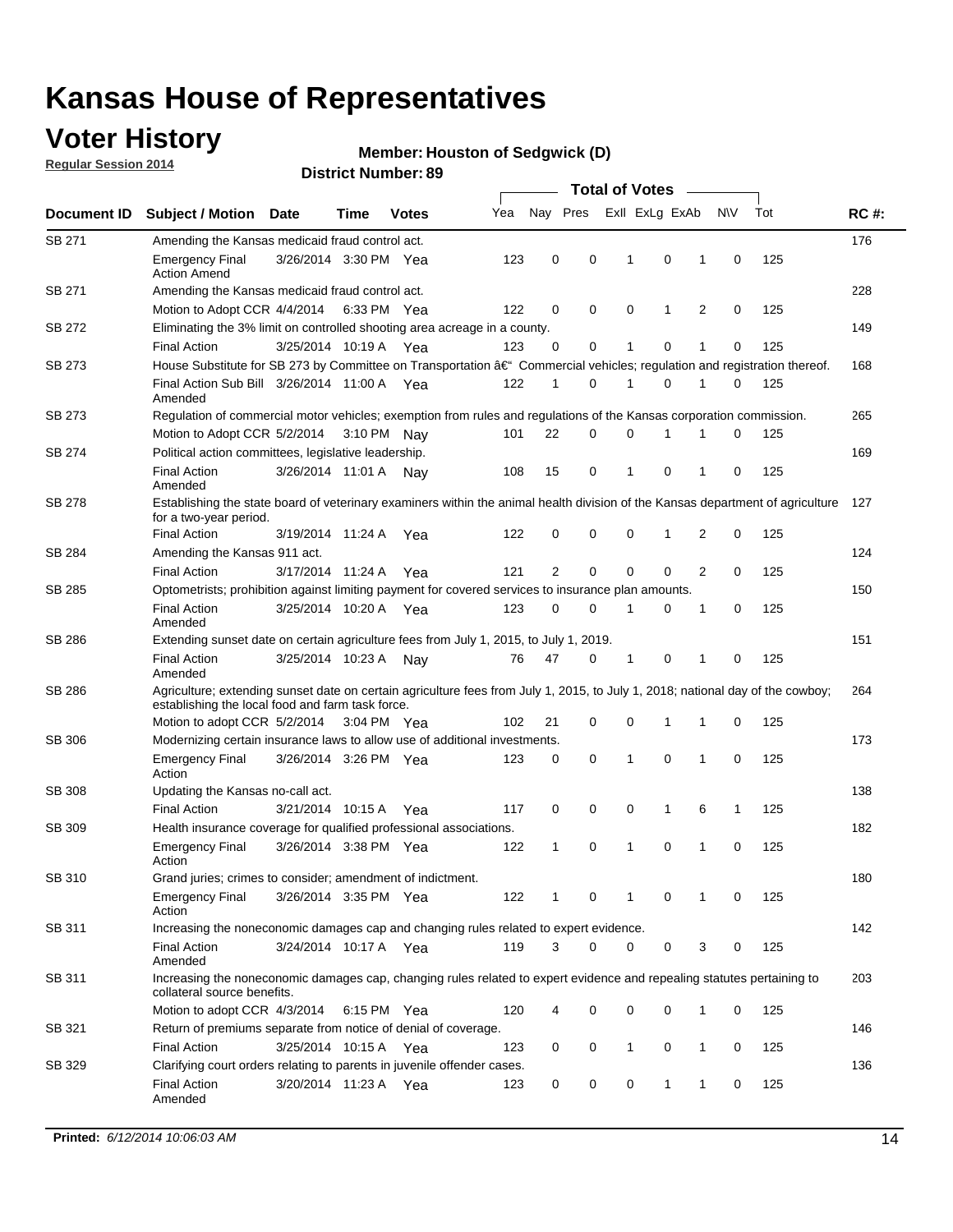### **Voter History**

**Regular Session 2014**

#### **Member: Houston of Sedgwick (D)**

|                 |                                                                                                                                                                    |                       | ul Ituliiwu . |              |     |              |             | <b>Total of Votes</b> |                |                |     |     |             |  |  |  |  |
|-----------------|--------------------------------------------------------------------------------------------------------------------------------------------------------------------|-----------------------|---------------|--------------|-----|--------------|-------------|-----------------------|----------------|----------------|-----|-----|-------------|--|--|--|--|
| Document ID     | Subject / Motion Date                                                                                                                                              |                       | <b>Time</b>   | <b>Votes</b> | Yea | Nay Pres     |             |                       | Exll ExLg ExAb |                | N\V | Tot | <b>RC#:</b> |  |  |  |  |
| SB 329          | Clarifying court orders relating to parents in juvenile offender cases and changing the statute of limitations on certain juvenile<br>offenses.                    |                       |               |              |     |              |             |                       |                |                |     |     | 242         |  |  |  |  |
|                 | Motion to adopt CCR 4/30/2014 3:23 PM Yea                                                                                                                          |                       |               |              | 122 | 1            | 0           | 1                     | 1              | 0              | 0   | 125 |             |  |  |  |  |
| SB 344          | Special permits, oversized loads, transportation of hay or feed stuffs.                                                                                            |                       |               |              |     |              |             |                       |                |                |     |     | 152         |  |  |  |  |
|                 | <b>Final Action</b><br>Amended                                                                                                                                     | 3/25/2014 10:24 A     |               | Yea          | 122 | $\mathbf{1}$ | 0           | 1                     | $\mathbf 0$    | 1              | 0   | 125 |             |  |  |  |  |
| SB 349          | Boiler safety act; deputy inspectors.                                                                                                                              |                       |               |              |     |              |             |                       |                |                |     |     | 128         |  |  |  |  |
|                 | <b>Final Action</b><br>Amended                                                                                                                                     | 3/19/2014 11:25 A     |               | Yea          | 119 | 3            | 0           | 0                     | 1              | $\overline{2}$ | 0   | 125 |             |  |  |  |  |
| SB 349          | Board of technical professions; recodification of professions and scope of practice, other; boiler safety act, deputy<br>inspectors.                               |                       |               |              |     |              |             |                       |                |                |     |     | 215         |  |  |  |  |
|                 | Motion to Adopt CCR 4/4/2014                                                                                                                                       |                       | 10:02 A       | Yea          | 112 | 11           | 0           | 1                     | $\mathbf 0$    | 1              | 0   | 125 |             |  |  |  |  |
| SB 351          | Vehicle identification numbers; penalties; damages.                                                                                                                |                       |               |              |     |              |             |                       |                |                |     |     | 153         |  |  |  |  |
|                 | <b>Final Action</b>                                                                                                                                                | 3/25/2014 10:25 A     |               | Yea          | 123 | 0            | 0           | 1                     | $\mathbf 0$    | 1              | 0   | 125 |             |  |  |  |  |
| SB 357          | Increasing the number of allowable hunter education deferrals.                                                                                                     |                       |               |              |     |              |             |                       |                |                |     |     | 154         |  |  |  |  |
|                 | <b>Final Action</b><br>Amended                                                                                                                                     | 3/25/2014 10:26 A     |               | Nav          | 97  | 26           | 0           | 1                     | $\mathbf 0$    | 1              | 0   | 125 |             |  |  |  |  |
| <b>SB 357</b>   | Authorizing land purchases by the state; amending process state uses to address seized wildlife; increasing the number of<br>allowable hunter education deferrals. |                       |               |              |     |              |             |                       |                |                |     |     | 275         |  |  |  |  |
|                 | Motion to Adopt CCR 5/2/2014                                                                                                                                       |                       | 7:53 PM Yea   |              | 113 | 11           | 0           | 0                     | $\mathbf 0$    | 1              | 0   | 125 |             |  |  |  |  |
| SB 359          | Relating to asbestos-related liability.                                                                                                                            |                       |               |              |     |              |             |                       |                |                |     | 177 |             |  |  |  |  |
|                 | <b>Emergency Final</b><br>Action                                                                                                                                   | 3/26/2014 3:32 PM Yea |               |              | 94  | 29           | 0           | 1                     | $\mathbf 0$    | 1              | 0   | 125 |             |  |  |  |  |
| SB 367          | Creating the student data privacy act.                                                                                                                             |                       |               |              |     |              |             |                       |                |                |     |     | 186         |  |  |  |  |
|                 | <b>Emergency Final</b><br><b>Action Amend</b>                                                                                                                      | 3/26/2014 3:43 PM Yea |               |              | 119 | 4            | $\mathbf 0$ | 1                     | $\mathbf 0$    | 1              | 0   | 125 |             |  |  |  |  |
| SB 367          | Creating the student data privacy act.                                                                                                                             |                       |               |              |     |              |             |                       |                |                |     |     | 245         |  |  |  |  |
|                 | Motion to adopt CCR 4/30/2014 3:41 PM Yea                                                                                                                          |                       |               |              | 123 | 0            | $\Omega$    | 1                     | 1              | 0              | 0   | 125 |             |  |  |  |  |
| SB 371          | Amending employment security law regarding disposition of penalty funds and disclosure of confidential information.                                                |                       |               |              |     |              |             |                       |                |                |     |     | 129         |  |  |  |  |
|                 | <b>Final Action</b>                                                                                                                                                | 3/19/2014 11:27 A     |               | . Nav        | 90  | 32           | $\mathbf 0$ | $\mathbf 0$           | 1              | 2              | 0   | 125 |             |  |  |  |  |
| <b>SB 372</b>   | Amending the shared work unemployment compensation program; layoff aversion.                                                                                       |                       |               |              |     |              |             |                       |                |                |     |     | 155         |  |  |  |  |
|                 | <b>Final Action</b>                                                                                                                                                | 3/25/2014 10:28 A     |               | Yea          | 123 | 0            | 0           | $\mathbf{1}$          | $\mathbf 0$    | 1              | 0   | 125 |             |  |  |  |  |
| SB 402          | Amending statutes related to the Kansas criminal justice information system committee.                                                                             |                       |               |              |     |              |             |                       |                |                |     |     | 178         |  |  |  |  |
|                 | <b>Emergency Final</b><br>Action                                                                                                                                   | 3/26/2014 3:33 PM Yea |               |              | 123 | 0            | 0           | 1                     | 0              | 1              | 0   | 125 |             |  |  |  |  |
| SB 423          | Authorizing Department of Administration to sell Landon and Eisenhower state office buildings.                                                                     |                       |               |              |     |              |             |                       |                |                |     |     | 233         |  |  |  |  |
|                 | <b>Final Action</b><br>Amended                                                                                                                                     | 4/5/2014              | 10:28 A       | Nay          | 66  | 55           | 0           | 0                     | 0              | 4              | 0   | 125 |             |  |  |  |  |
| SB 424          | Amending the statutory requirements for a valid hospital lien.                                                                                                     |                       |               |              |     |              |             |                       |                |                |     |     | 183         |  |  |  |  |
|                 | <b>Emergency Final</b><br>Action                                                                                                                                   | 3/26/2014 3:39 PM Yea |               |              | 115 | 8            | 0           | 1                     | 0              | 1              | 0   | 125 |             |  |  |  |  |
| <b>SCR 1618</b> | Substitute for SCR 1618 by Committee on Federal and State Affairs -- State constitutional amendment authorizing raffles.                                           |                       |               |              |     |              |             |                       |                |                |     |     | 170         |  |  |  |  |
|                 | Final Action Sub Bill 3/26/2014 11:06 A                                                                                                                            |                       |               | Nav          | 102 | 19           | 2           | 1                     | $\mathbf 0$    | 1              | 0   | 125 |             |  |  |  |  |
| <b>SCR 1620</b> | Port authority; creation in Stafford, Kansas.                                                                                                                      |                       |               |              |     |              |             |                       |                |                |     |     | 234         |  |  |  |  |
|                 | <b>Final Action</b>                                                                                                                                                | 4/5/2014              | 10:29 A Yea   |              | 121 | 0            | 0           | 0                     | 0              | 4              | 0   | 125 |             |  |  |  |  |